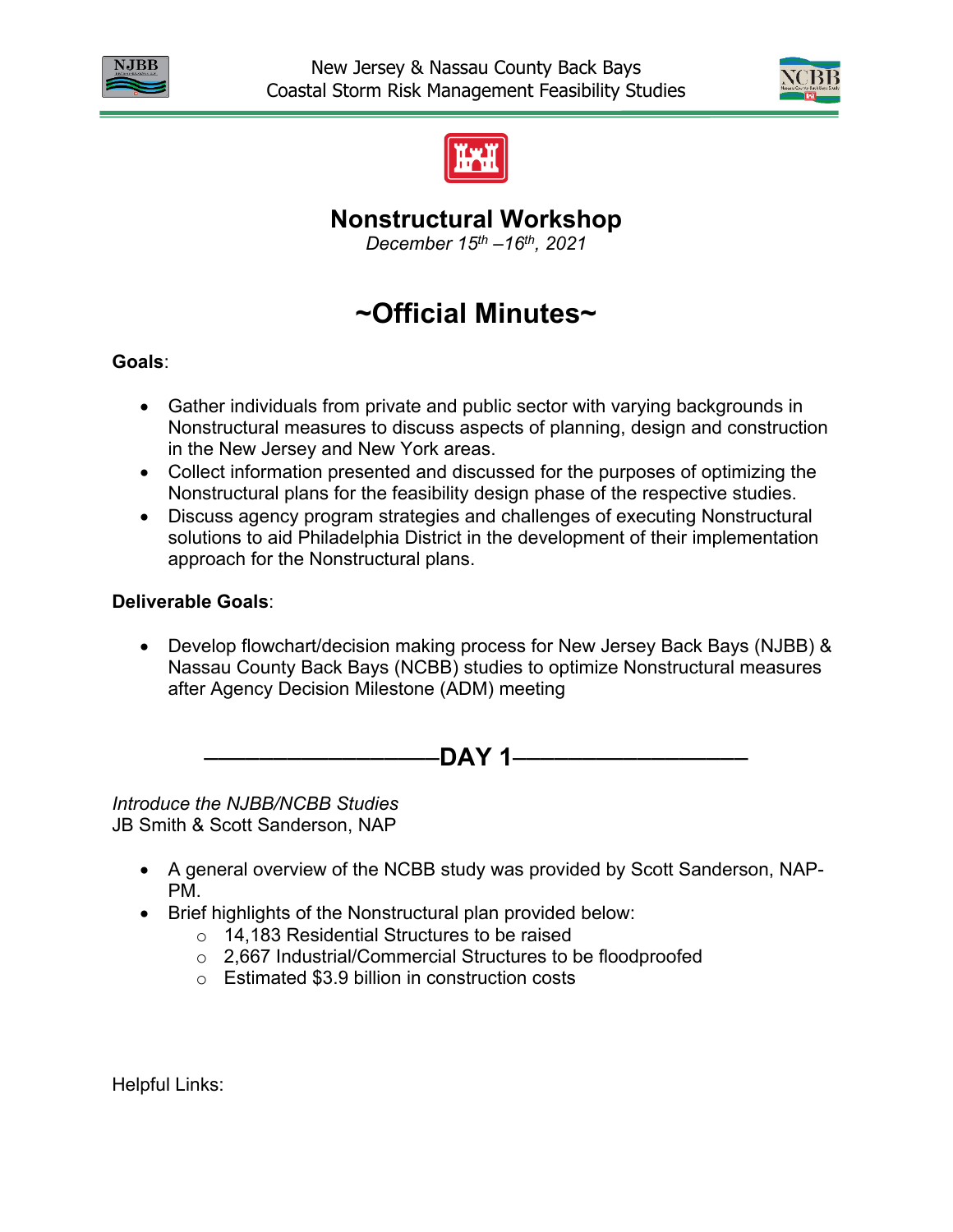



[https://www.nap.usace.army.mil/Missions/Civil-Works/Nassau-County-Back-Bays-](https://www.nap.usace.army.mil/Missions/Civil-Works/Nassau-County-Back-Bays-Study/)[Study/](https://www.nap.usace.army.mil/Missions/Civil-Works/Nassau-County-Back-Bays-Study/)

- A general overview of the NJBB study was provided by JB Smith, NAP-PM.
- Brief highlights of the Nonstructural plan provided below.
	- o 42,800 Structures Retrofitted (Elevation/Floodproofing)
	- o Estimated \$13.9 billion in construction costs

#### Helpful Links:

<https://www.nap.usace.army.mil/Missions/Civil-Works/New-Jersey-Back-Bays-Study/>

*Nonstructural Plan & Vision for Post-TSP Work/Goal of Workshop* E.Majusiak/P. Oakley/J.Benigno, NAP

- Purpose of Workshop
	- o Learn from past experiences (both good and bad) from folks working on projects and programs of similar scope.
	- o Help determine best path forward for NAP studies.
- NS Risk Management Matrix (Flooding)
	- o Characteristics Site, Building, Community Project Area
	- o Responses Elevate, Dry FP, Wet FP, Buyout, Relocate
		- All these factors produce several location specific decisions
- Future work
	- o Additional field investigation needed (field & virtual)
		- Determine: Foundation/Structure Condition and Type.
		- Evaluate: Elevation height, Geotech conditions, water level assumptions.
		- **Plan: Develop flowchart, refine economics, additional mapping, etc.** during the Feasibility-level design phase.
- Key Takeaways
	- o Brief synopsis of the nonstructural plan status
	- $\circ$  Large inventory of structures with need to identify more characteristics with each structure
	- o Desire to refine/optimize work completed prior to TSP

#### *USACE Nonstructural Committee*

*What is NNC and what do they do? /FIMP Project Status* Danielle Tommaso, NAN

- National Nonstructural Committee (NNC)
	- $\circ$  6 people Engineers, Economists & Planners
- Fire Island Inlet to Montauk Point Project (FIMP)
	- o 100% federally funded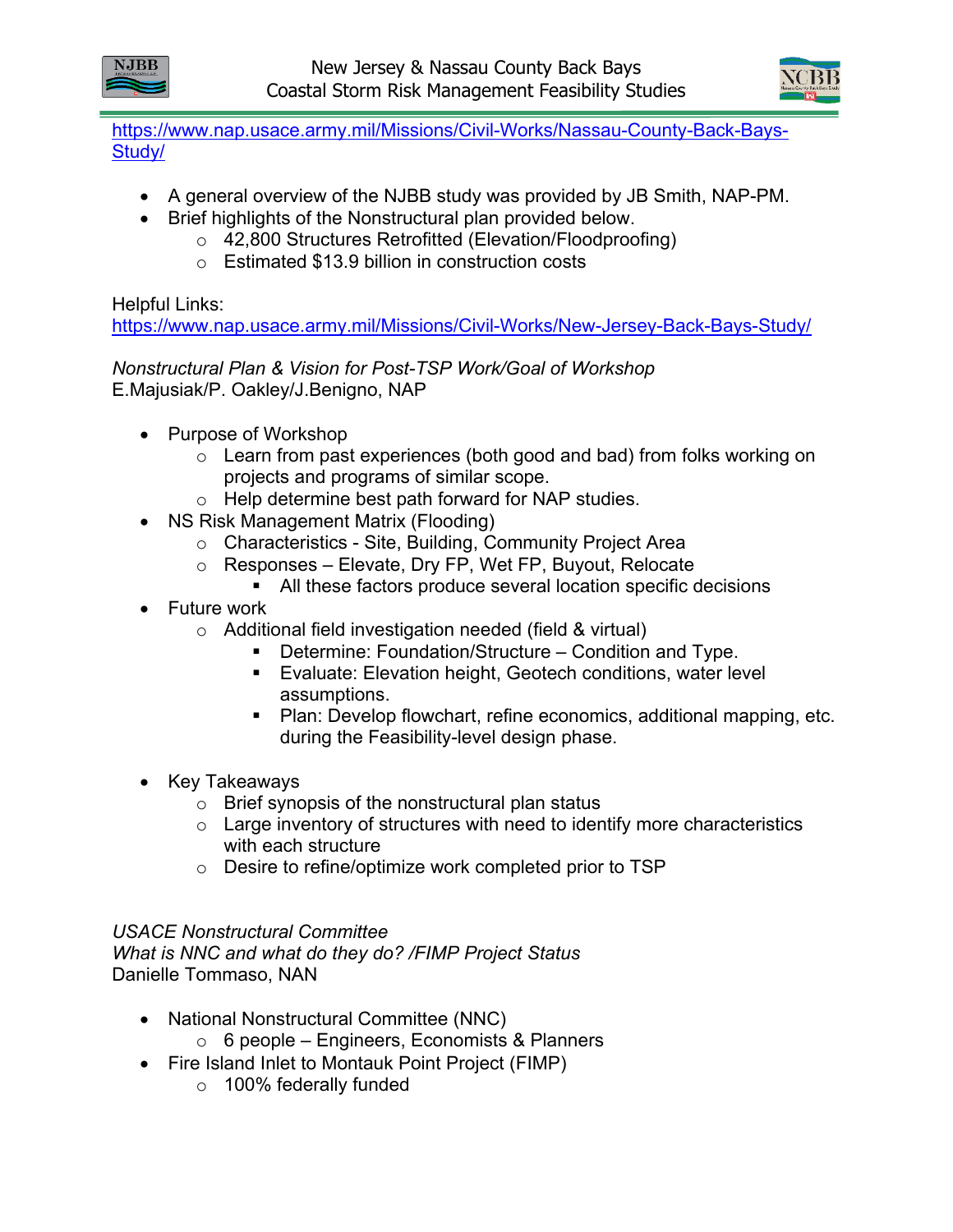



- o Federal led nonstructural effort. USACE will manage contracts and oversee construction.
- $\circ$  Purpose Reduce storm damage while maintaining or enhancing natural systems.
- $\circ$  83 miles of ocean shoreline & 220 miles back bay shoreline
	- 3 federal navigation inlets
	- 4,432 structures to be raised

# Helpful Links

<https://www.usace.army.mil/Missions/Civil-Works/Project-Planning/nnc/> [https://www.nan.usace.army.mil/Missions/Civil-Works/Projects-in-New-York/Fire-Island](https://www.nan.usace.army.mil/Missions/Civil-Works/Projects-in-New-York/Fire-Island-to-Montauk-Point/)[to-Montauk-Point/](https://www.nan.usace.army.mil/Missions/Civil-Works/Projects-in-New-York/Fire-Island-to-Montauk-Point/) [https://www.nan.usace.army.mil/Missions/Civil-Works/Projects-in-New-York/Fire-Island-](https://www.nan.usace.army.mil/Missions/Civil-Works/Projects-in-New-York/Fire-Island-to-Montauk-Point/FIMP-FAQ/)

[to-Montauk-Point/FIMP-FAQ/](https://www.nan.usace.army.mil/Missions/Civil-Works/Projects-in-New-York/Fire-Island-to-Montauk-Point/FIMP-FAQ/)

- Question/Comment (VonBriel): What is the largest NS implemented in USACE History?
	- o Response 1: FIMP is currently the largest one in design and fully funded for construction.
	- o Response 2: NCBB/NJBB will dwarf it.
- Question/Comment (Griggs): How were contracts awarded?
	- o Response 1: Not awarded yet, currently working through mechanism. Considering a MATOC of pre-approved contractors.
	- o Response 2: Trying to group whole blocks/communities together for efficiency.
- Question/Comment (VonBriel): Can there be different contractors for each task order?
	- o Response: Very possible. Will depend on the individual homeowners desire to select their GC.
- Question/Comment (Davi): What kind of agreements with property owners will you use?
	- o Response 1: Not sure about legal information yet. Still to be vetted.
	- o Response 2: Homeowners will sign flood proofing agreement.
- Question/Comment (Pakan): Who will handle local government/municipalities construction permitting?
	- o Response 1: USACE or General Contractor.
- Question/Comment (Tesla): How will you address the seasonal nature of the Coastal areas, Memorial to Labor Day?
	- o Response 1: Don't have an exact answer right now, year-round work along LI by USACE.
- Question/Comment (Tesla): What about EHP restrictions? Plover or other birds?
	- o Response 1: Not sure, it will be a site-by-site specific analysis.
- Question/Comment (Testa): Are you requiring (Deed) maintenance of the insurance policy?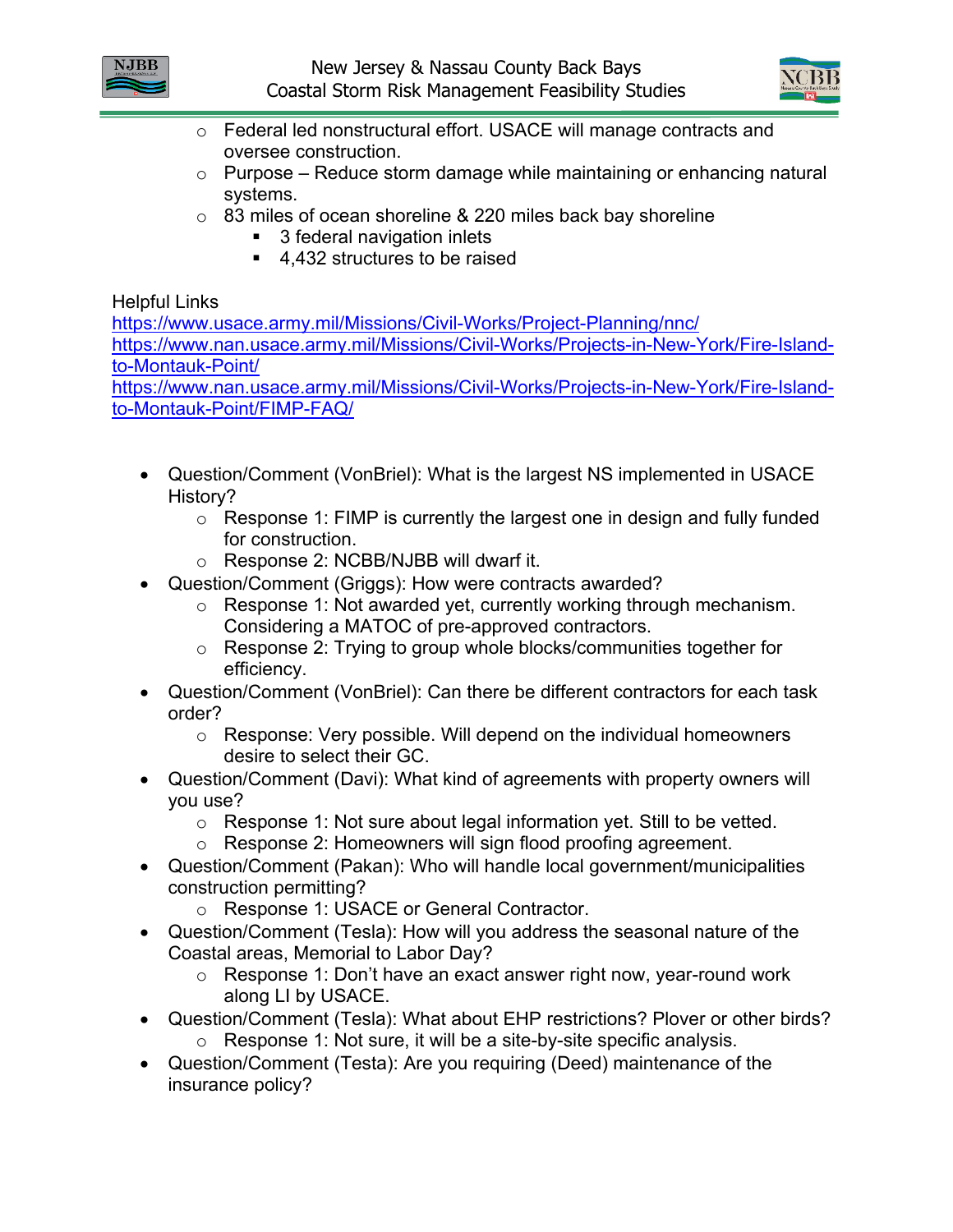



- o Response 1: I would suggest establishing an arbitration process (Third Party) for disagreements between the homeowners and the GC.
- o Response 2: Should coordinate on rules of thumb.
- Key Takeaways:
	- $\circ$  NNC can be used as a consultation tool during plan development
	- o FIMP study provides an outline for the NAP studies
	- o Need to determine if FIMP implementation strategies are options or are required by national guidance.

#### *Wet & Dry Floodproofing Methods*

Latest in Wet & Dry Flood Proofing methods with regional case studies Brian Shaw, Floodproofing.com

- Wet Flood Proofing
	- o Nonliving or unfinished space
	- o Relieves rather than restricts
		- Prevents structural damages to building/house
	- $\circ$  SmartVent is popular wet flood proofing solution
	- o Flood Insurance benefits
- Dry Flood Proofing
	- o Latest in dry flood proofing methods
	- o Flood proof windows
	- o Glass flood walls
		- Resist 8 feet of water (1,000 lbs impact tested)
- Current Business Structure
	- o Mostly new construction, but retrofitting business is growing rapidly due to increased frequency of flooding
- Question/Comment (Sanderson): NCBB plan has over 2,600 industrial buildings that need protection located 3' above existing grade, how to determine if dry flood proofing or wet flood proofing is more effective?
	- o Response 1: Multiple factors: Can it be flooded and dried out, what is existing wall/foundation design (structural, material)
- Key Takeaways
	- o Several dry and wet flood proofing solutions on the market
	- o Retrofitting existing homes and businesses is increasing
	- o Most projects Floodproofing.com sees includes a combination of wet and dry flood proofing methods.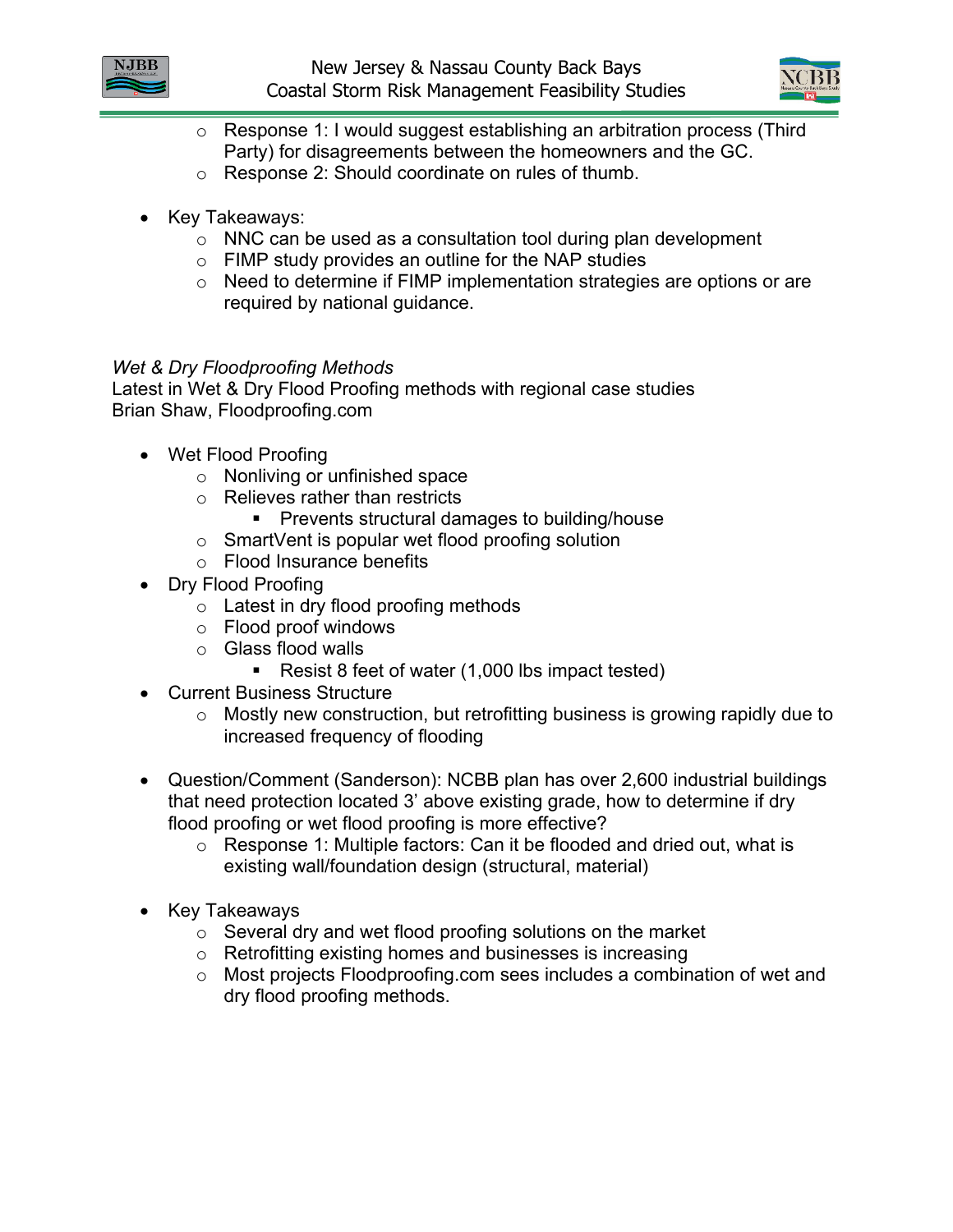

*Active vs Passive Barrier Solutions & Examples*

Difference between Active and Passive Barriers. Types of Passive Barriers with regional case studies

Victor Althoff, FloodBreak

- Passive Flood Barriers
	- o Deploys automatically
	- o Disperses load, no point load
	- o Increased \$ compared to active barriers
	- o O&M still required, however less work needed before, during, and after an event
	- o USACE Louisville District example presented, 600LF longest example
	- o NY Hospital example presented
- Active Flood Barriers
	- o Manually deploy
	- $\circ$  Less \$ than passive barriers
	- o O&M required
	- o Disperses load, no point load
- Question/Comment (Geissele): Can FloodBreak barriers be designed for wave load?
	- o Response 1: Can be designed for ocean and bay, only installed on bay side, to date.
- Question/Comment (Sanderson): How do gates prevent sand from clogging the drains?
	- o Response 1: Pans are at angles so when it rains, it self-rinses, or put multiple for failsafe.
- Question/Comment (Source): Are extended warranties available, or would we need to put money aside for post life?
	- $\circ$  Response 1: Any length warranty is available, only part that would need to be replaced periodically are the gaskets.
- Question/Comment (N/A): Is there a potential to adversely impact adjacent properties with transfer of water due to use of barriers?
	- $\circ$  Response 1: It is possible, but is something that can be modeled during design/prior to implementation.
- Top 3 Key Points
	- o Active and Passive barriers are potential solutions for critical infrastructure and commercial facilities.
	- o May be too costly for protection of longer stretches. Better suited for vehicular or pedestrian openings.
	- o An emergency action plan and succinct O&M guidelines will be required to implement.

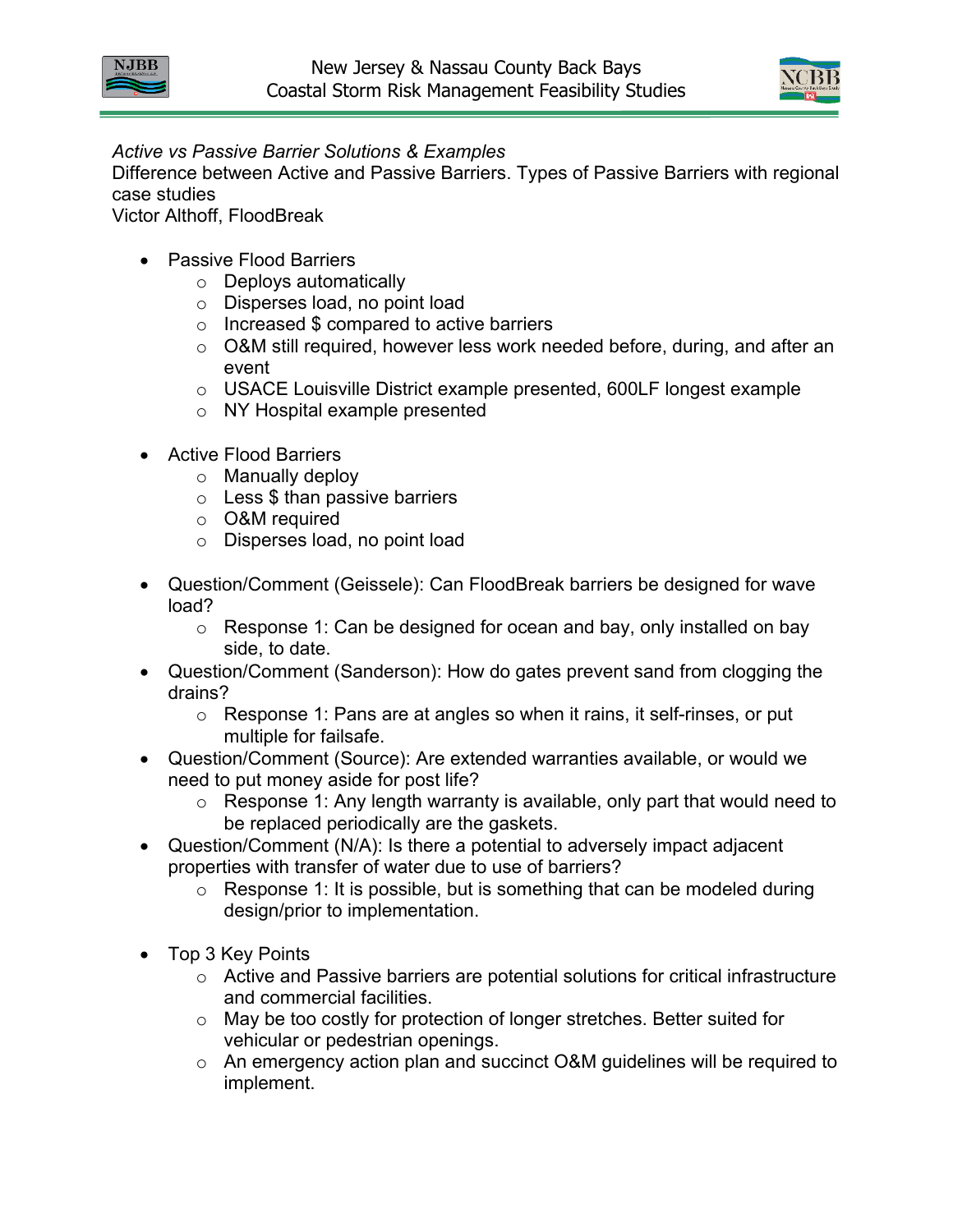



*Wet & Dry Floodproofing and other Approaches for Critical Infrastructure*

Open discussion how such approaches apply to the studies & what criteria shape the decision between these solutions & elevation

Leader – Majusiak/Renaud

- Open discussion was held on topics related to dry and wet flood proofing and active and passive barriers.
	- o Will be a very challenging effort to design solutions for thousands of structures selected for flood proofing
	- o Additional investigation will be required during feasibility-level design

# *Home Elevation in NJ & NY*

Observations of Design & Construction, Case Study Examples, and navigating Local Grant Programs

Steve Hauck, SJ Hauck Construction

- Factors that impact cost
	- o Year built, frame type (balloon or platform), existing foundation, soil conditions and setbacks
	- $\circ$  Intrinsic knowledge example: not one house they have done in Margate, NJ is on timber piles
	- o As SF of facility increases, unit cost tends to decrease
	- o Poor soil conditions will increase costs. Need for deep foundation (helical piles most common).
- Elevation Process
	- o Determine economic feasibility, design phase, permit phase, production, post-production
		- **Production: pre-lift demo, pre-lift landscaping, elevation, foundation** install, set house on foundation, deck (if applicable)
		- Post-production: exterior, mechanical, interior, landscaping
	- $\circ$  Aesthetics are extremely important to many of the shore communities
		- Not allowing homeowners to do betterments during elevation will be met with resistance

Helpful Links <https://www.sjhauckconstruction.com/>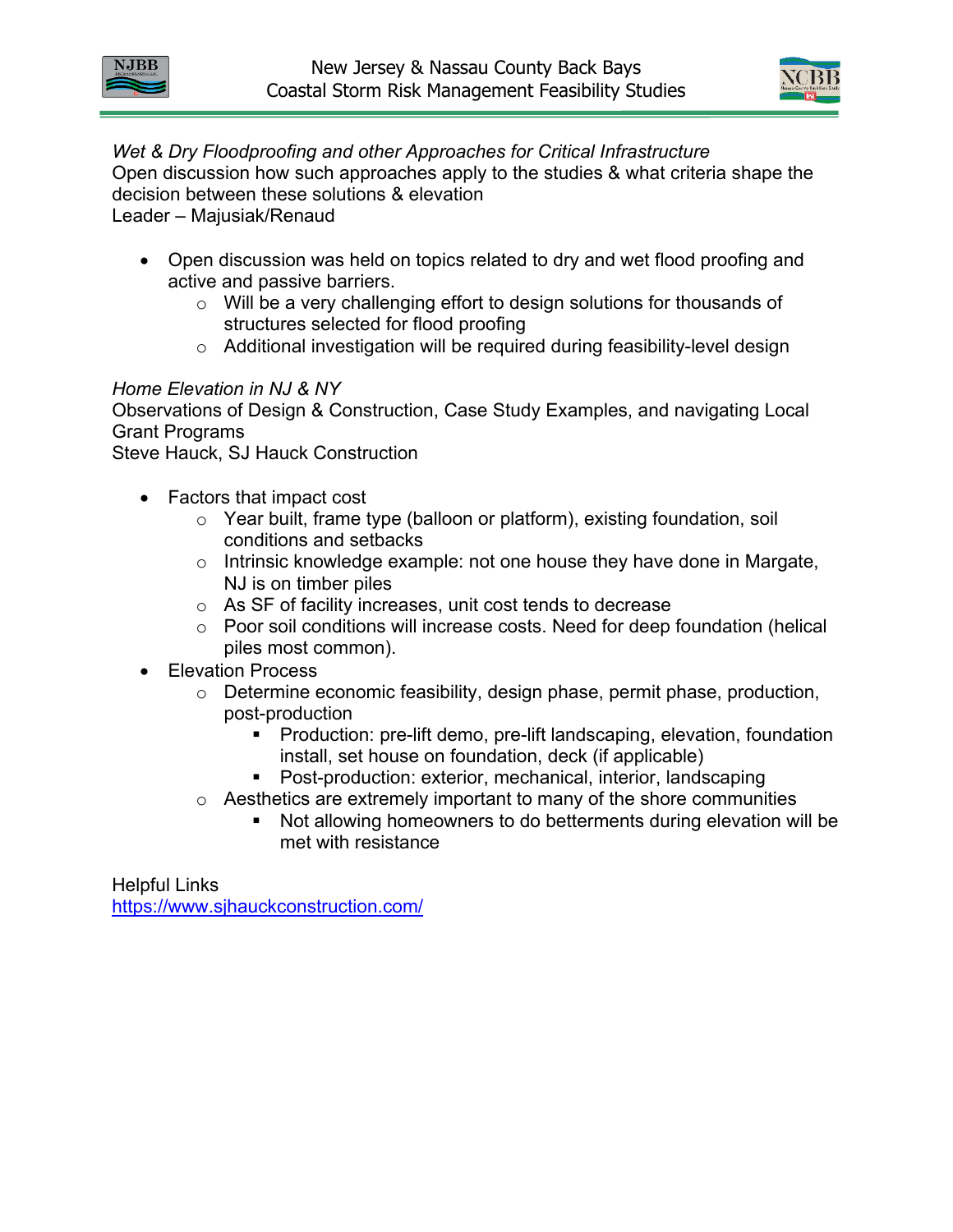

- Question/Comment (Sanderson): What was the approximate total cost of this type of elevation?
	- o Response 1: Dependent on when the house was built and the condition of the home.
- Question/Comment (Sanderson): When implementing home elevations or modifications, does the proximity to the bay shoreline (or in many cases the existing bulkhead) significantly impact construction methods (staging areas, etc.) as well as foundation (maybe pilings) issues related to subsurface geotechnical considerations?
	- o Response 1: Homes are usually in the D or A zone
	- o Response 2: The main issues are the enlarged cost for mobilization and soil the foundation is being placed on
- Question/Comment (Tommaso): What's the average duration for construction? For soup to nuts from design to completion?
	- $\circ$  Response 1: 7 to 9 months on average, most time spent on design and permitting. 90-day construction period for most lifts.
- Question/Comment (Pakan): Could you repeat the info for the standard helical pile? What rough spacing would that be?
	- o Response 1: Standard spacing for piles is 6-9 feet, determined by load calculation in the design phase.
	- $\circ$  Response 2: Typical helical piles used are 1.5" dia or 2 7/8" dia piles.
- Question/Comment (Pakan): Have you had any issues with height restrictions or with ADA that came up during any of your raisings?
	- o Response 1: Not Usually
- Question/Comment (Pakan): Have you ever raised a shore home that is along one of the finger canals (i.e., adjacent to a bulkhead)?
	- $\circ$  Unanswered. However, noted that along the back bay poorer soils exist which will require helical piles. This could potentially impact any existing bulkhead tie-back systems. Construction could also destabilize existing bulkheads if not adequately designed.

Comment: Strapping requirements on Long Island appear to be much more robust than what appears to be the case in New Jersey. NY requires that we strip and strap the ridge of the roof, strap roof rafters to the exterior walls, strap between floors and ultimately strap to the foundation. The cost of stripping most of the siding and replacing need to be considered on NY Lifts.

- Key Takeaways
	- o Several key factors to consider that impact elevation cost.
	- o Aesthetics are extremely important to the community.
	- o Structure Type and Age are most important.

# *Executing Buyouts*

Property evaluation & buyout/demolition/restoration processes in NJ.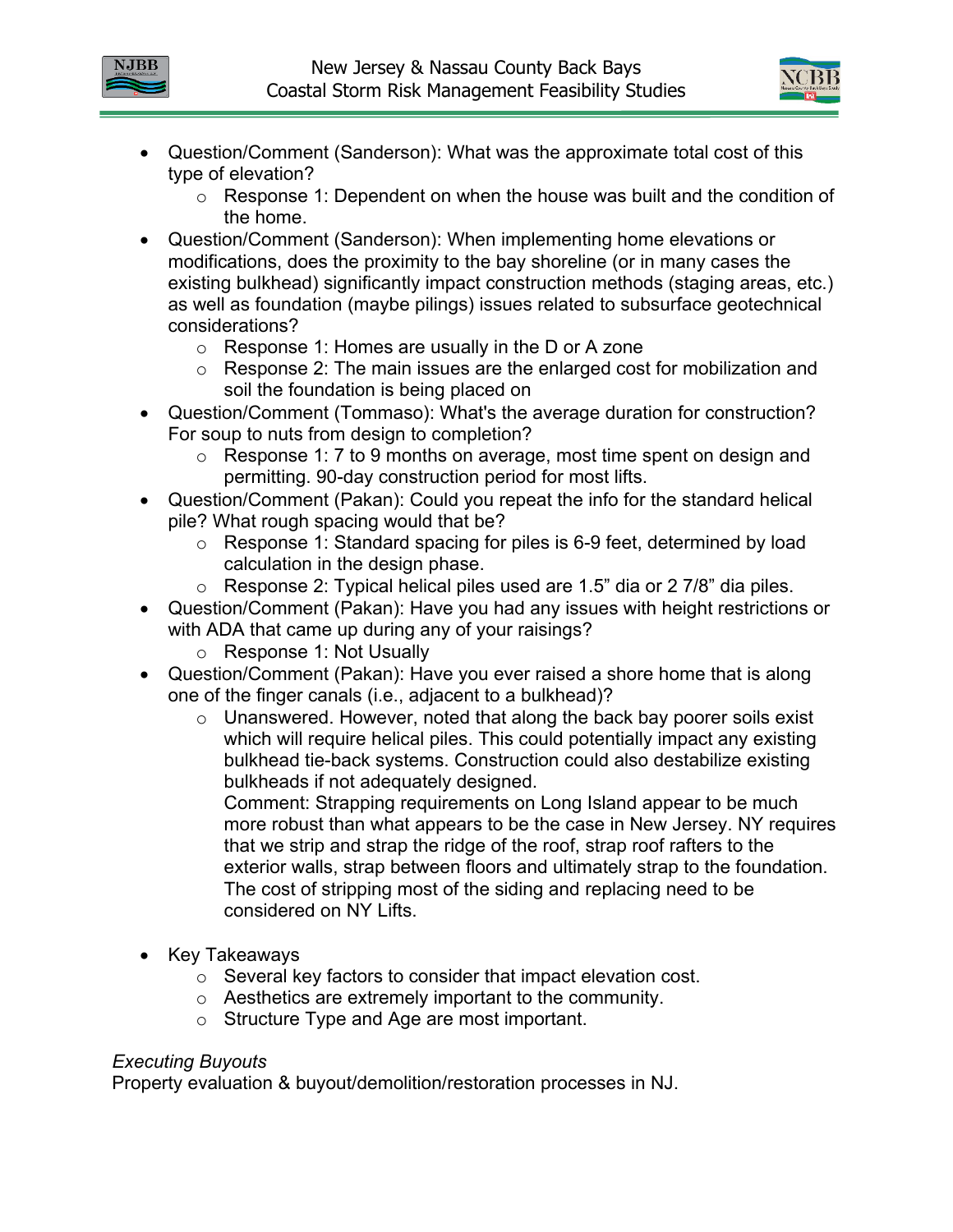



#### Kim Rennick, NJDEP Blue Acres Program

- Program Started in 1961
	- $\circ$  Look to buyout homes in flood plains for recreation and conservation purposes.
	- o Doesn't matter if homeowner owes money on mortgage.
	- o Blue Acres has closed on 780 homes to date (712 Demolished).
- Process for getting bought out
	- o Submit home through Blue Acres website, GA does a site visit and sends a quote, HO makes decision (GA does not negotiate)
	- o Green Acres looks for, but not exclusively, clusters of homes, homes at the end of a cul-de-sac, or homes that boarders state land

#### Helpful Link

[https://www.nj.gov/dep/greenacres/blue\\_flood\\_ac.html](https://www.nj.gov/dep/greenacres/blue_flood_ac.html)

- Question/Comment (Source): Average time frame from inquiry to close?
	- o Response 1: Varies, but typically 6-9 months.
- Question/Comment (Source): In the programs history what types of structures have been acquired?
	- o Response 1: The program focuses on residential home but would consider industrial if available.
- Question/Comment (Benigno): Has Blue Acres executed Buyouts in an urban area? Was that residential?
	- o Yes. Blue Acres has done residential buyouts in Woodbridge and Linden, NJ as an example.
- Top 3 Key Points
	- o Program buys properties to expand state land
	- o Program helps relieve people underwater with their mortgage
	- o Acquire residential structures but would be open to industrial

#### *Executing Elevation Program - NJ*

The challenges of administering a home elevation program in NJ Larry Johnson, NJDCA

Helpful Links

[https://www.nj.gov/dca/divisions/sandyrecovery/pdf/reconstructionrehabilitationelevation](https://www.nj.gov/dca/divisions/sandyrecovery/pdf/reconstructionrehabilitationelevationmitigationfinal.pdf) [mitigationfinal.pdf](https://www.nj.gov/dca/divisions/sandyrecovery/pdf/reconstructionrehabilitationelevationmitigationfinal.pdf) <https://www.nj.gov/dca/news/news/2018/approved/20181029.html>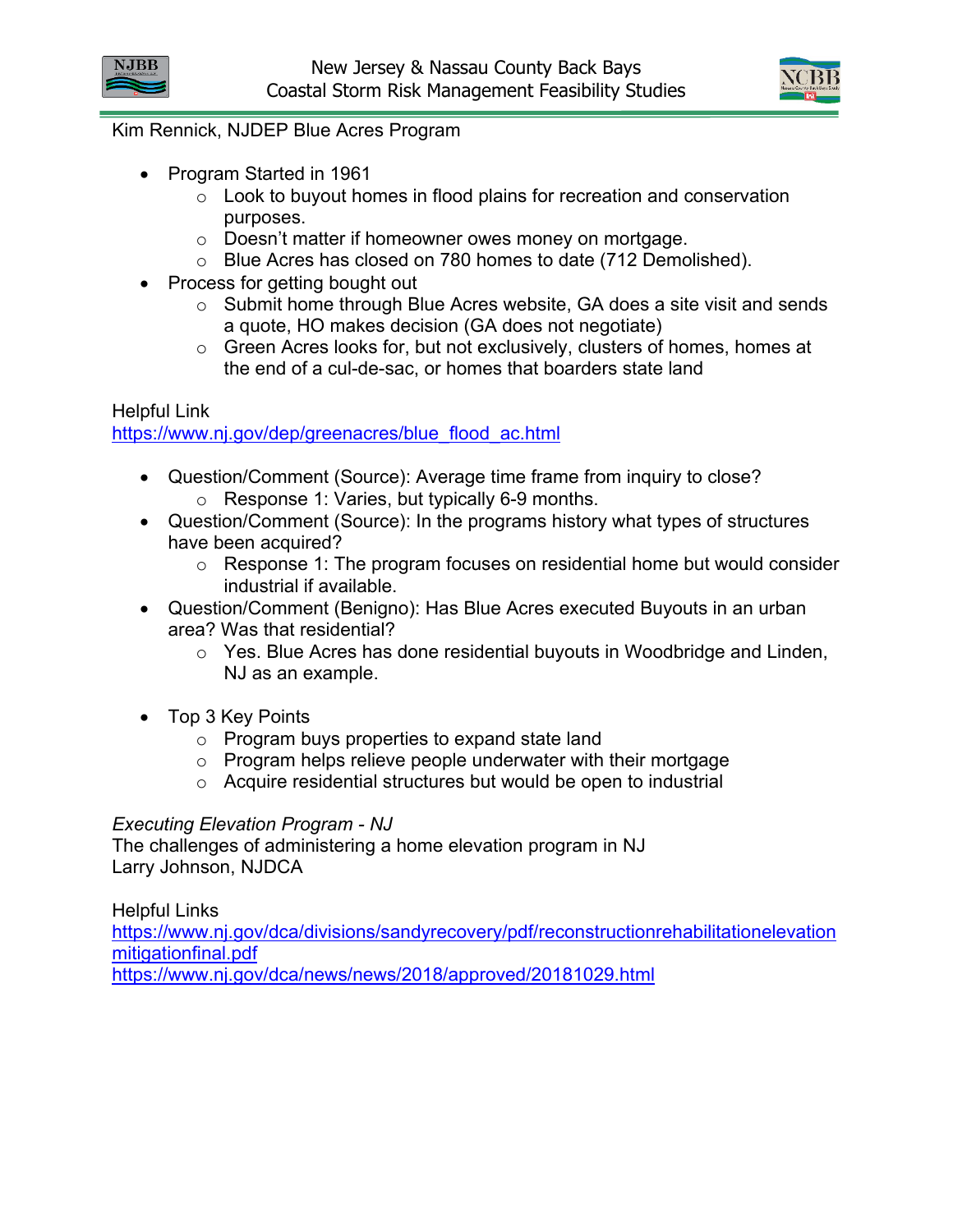



- RREM and LMI Overview
	- o RREM funds of last resort<br>Cover gap in financ
		- Cover gap in financing to complete the necessary repairs to a project (see figure below):

# **Prioritization of Applicants**



Left to right (top then bottom)

o The RREM and LMI steps are shown in the two figures below:

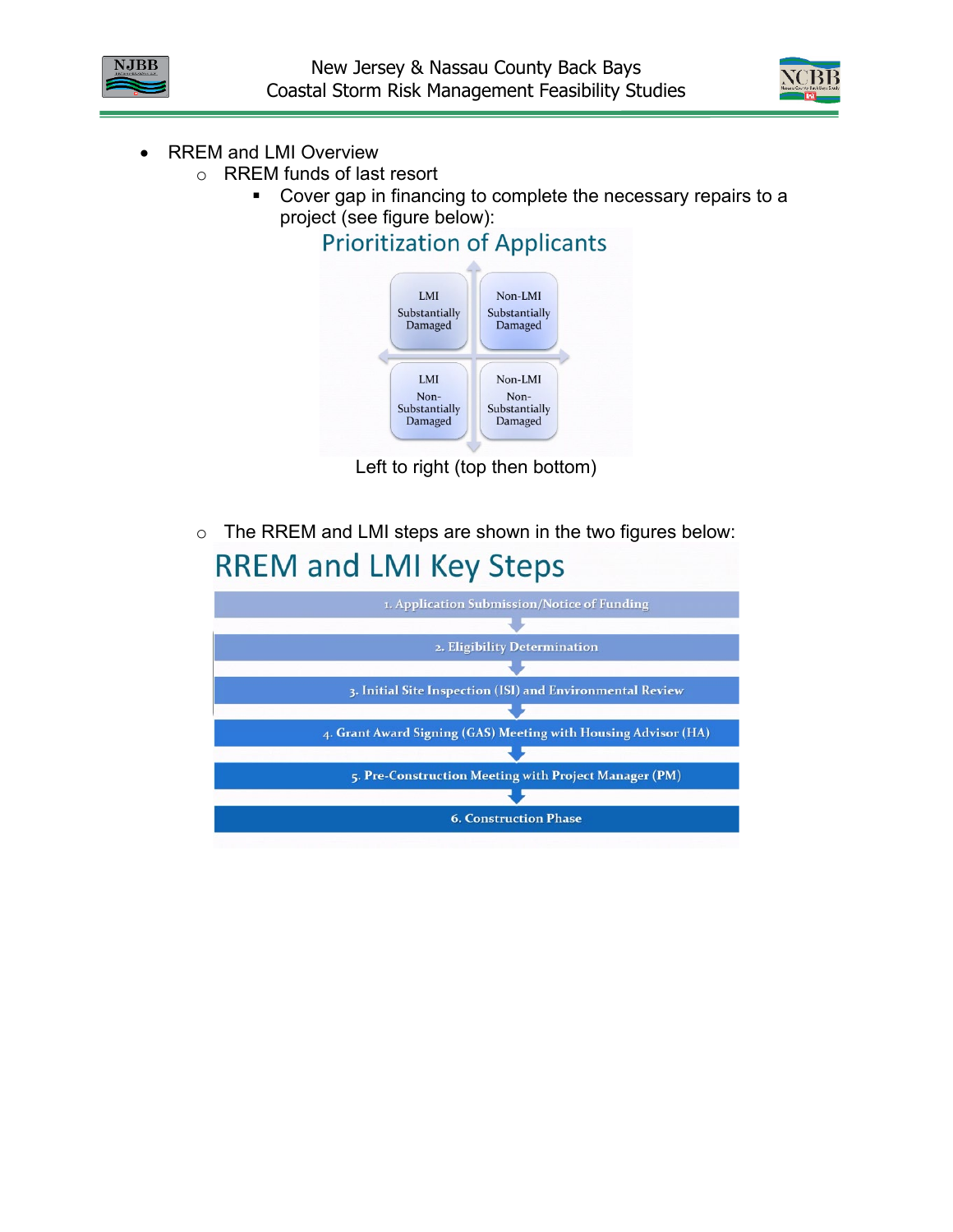





- Pathway B&C
	- o Pathway B was developed for homeowners who have the means and methods to GC their own project and add additional improvements to their home, past the scope of the program's requirements.
	- $\circ$  Pathway C was developed for homeowners who are not capable of being the GC on their own project and don't want any additional out of scope additions.
	- $\circ$  \$150k maximum benefit for both pathways.
- Best Practices/Lessons Learned
	- $\circ$  The program best runs when the home renovation/recovery is the same as a commercial job:
		- **Schedule of values for materials and labor, predetermined** construction schedule
	- o Required home improvements and additional home improvements should be kept separate
- Question/Comment (Source): Structures built under RREM Program? o Response 1: 6,000 structures
- Question/Comment (Source): How did the program handle situations where homeowners did not pay contractors?
	- o Response 1: Revert back to the base construction contract
- Question/Comment (Source): Where were the employees pulled from?
	- o Response 1: In some cases, pulled from other groups within the State, but otherwise many were hired as temporary employees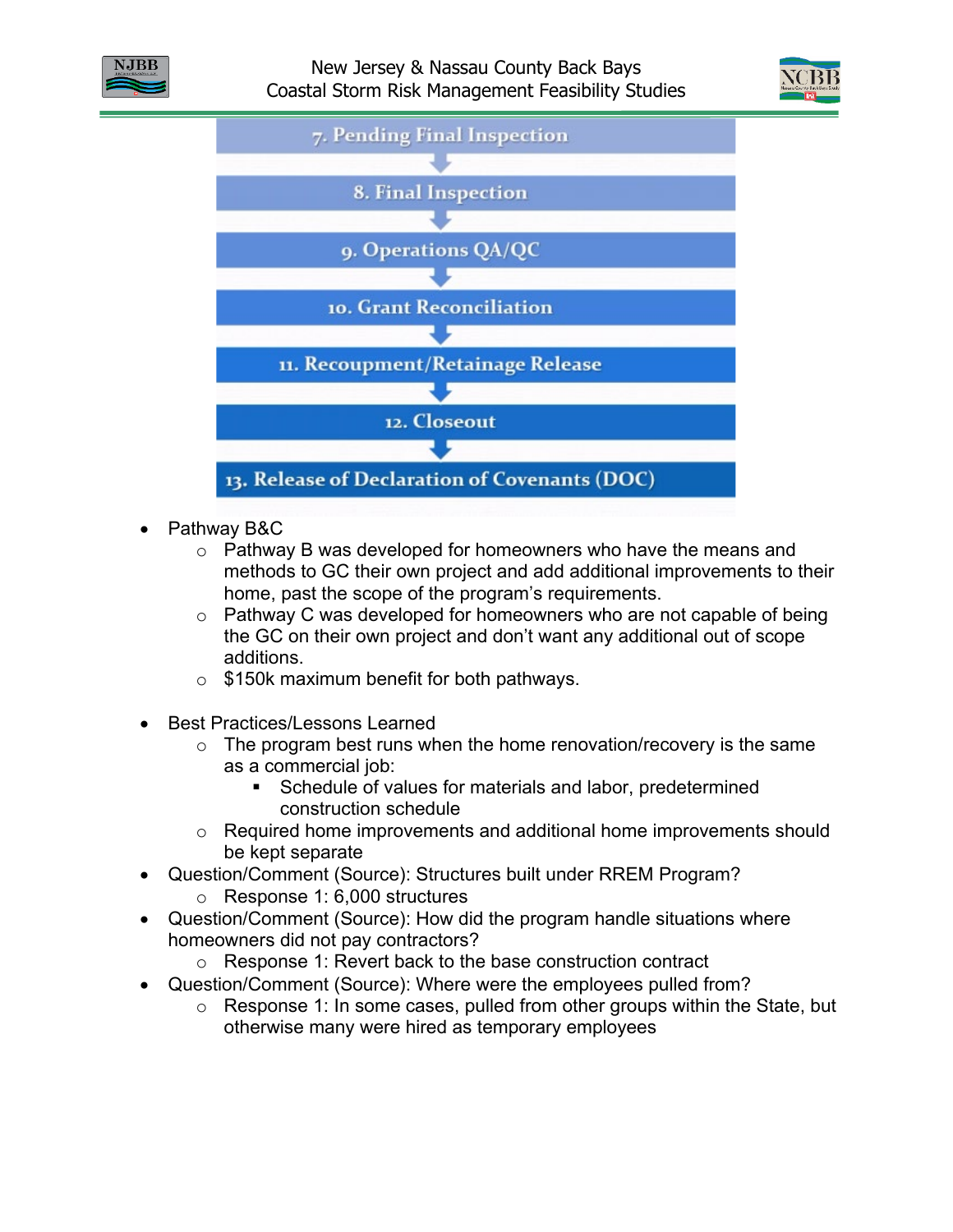



- Key Takeaways
	- o Program designed to help people recover from Superstorm Sandy
	- o Pathways B and C were main contracting methods for elevation
	- o Much to be learned from both the positive and negatives of the program

#### *Brainstorm Sessions*

• Discussion was had involving several parties on variety of topics. Refer to video recordings for full dialogue. Included is a brief synopsis of some the major questions and key takeaways.

Group activity with the following topics to be discussed:

- A) Community Outreach/Plan Implementation How to message NS plan to homeowners and community. What program delivery approach works best for NY/NJ (Leaders – Sanderson/Smith)
	- This time was allotted for discussion on planning strategies and community messaging.
	- Major questions and key takeaways:
		- o Has USACE ever completed a project to the scale of the NJBB/NCBB studies?
		- $\circ$  Cannot exclude the impact on insurance rates and property taxes in local communities. Could also lead to a type of gentrification of socioeconomically vulnerable communities if properties are elevated and value increased substantially. How do we address this?
		- o Suggested to bring HUD into the discussion prior to rolling out implementation strategy.
		- o Need clarification on what USACE policy allows prior to development of implementation plan.
		- o Going to need much more staff to implement project once it is authorized (i.e. lessons from NJDCA).
		- $\circ$  Locals could keep building permits open for use by more than one contractor.
		- o Beware of jamming up contractors from getting to other structures.
		- o Aesthetics very important to homeowners. Buy-in from the public could depend on the ability to due betterments parallel with eligible costs.
		- o Renderings will be very important moving forward as a communication tool with the public.
		- $\circ$  Is 80% Buy-in required? If so, this may be difficult due to current cost share allocation and other implementation strategies currently proposed.
		- o Overall costs for USACE to raise a home will be much greater than if the homeowner does it on their own. This may cause them to shop for other options (i.e., a Hazard Mitigation grant). This can hurt buy-in.
		- o Can a homeowner be eligible for relocation costs or only a renter? Does USACE Uniform Code apply?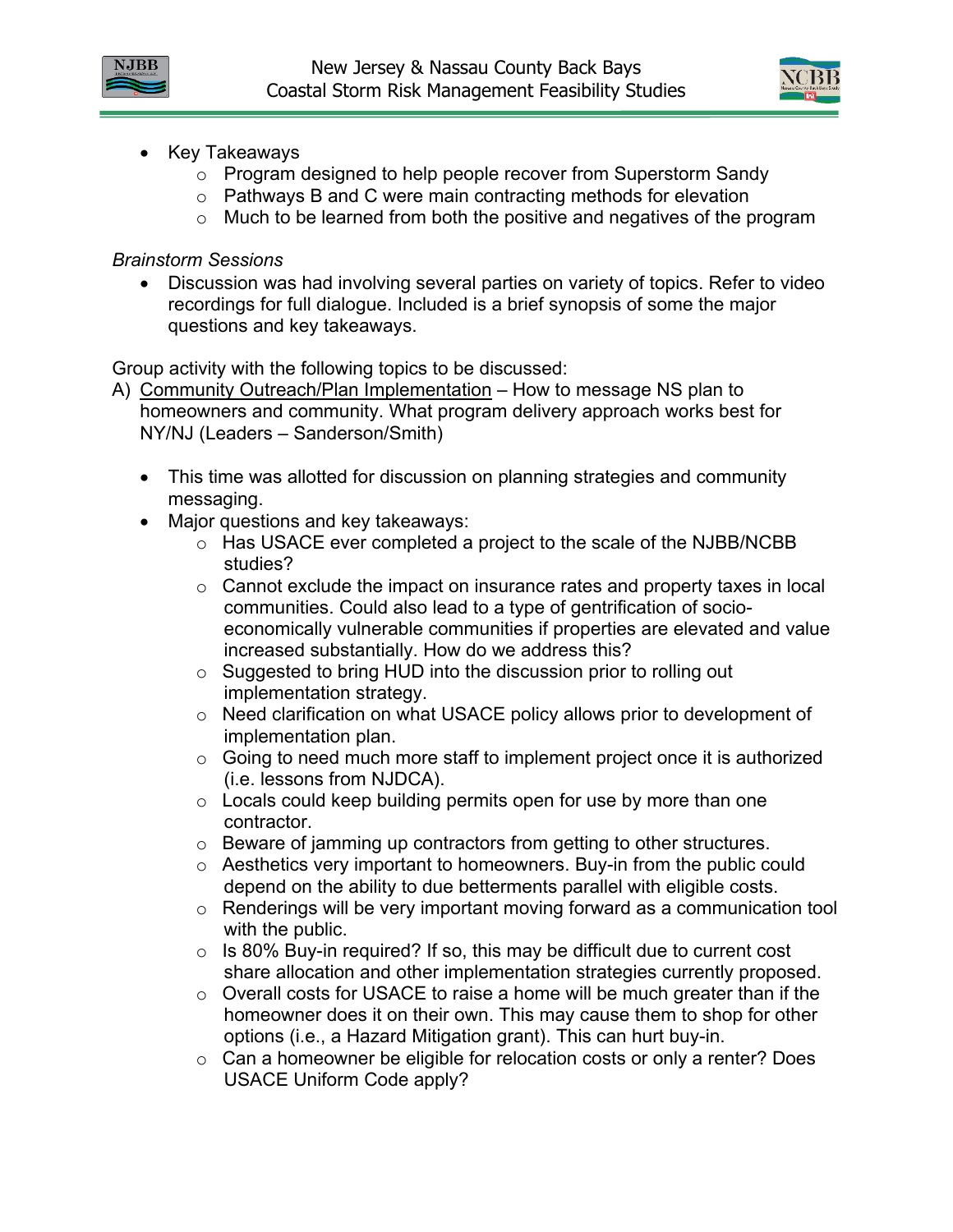



- $\circ$  Just because we can raise a structure, doesn't necessarily mean we should.
- B) Industry Outreach Involving designers, contractors, suppliers, and other agencies in the project planning & how to share design/construction data useful for plan optimization. (Leaders – Renaud/Rochette)
	- This time was allotted for discussion on how to collaborate and share information with the private sector that may be beneficial to USACE during feasibility-level design
	- Major questions and key takeaways:
		- o Possible to set up a share drive that can be continuously accessible for sources outside of USACE to drop and pick up files. DoD Safe Transfer has limited time windows. Looking to create something permanent.
		- $\circ$  Potentially look to create a group of interested members of the private sector to collaborate periodically in a workshop format to gather industry information and get feedback on planning strategy.
			- Note that intrinsic study details cannot be continuously brought up to outside agents as it may appear as favoritism
- C) Feasibility Design Ways to break down the existing structure inventory to optimize evaluation of the inventory. (Leaders – Benigno/Majusiak)
	- This time was allotted for discussion on how to optimize the feasibility-level design (i.e. how to refine structure inventory)
	- Major questions and key takeaways:
		- o FIMP developed flowchart/decision tree. Used AE services to develop this tool. Algorithm to select recommended mitigation for features.
		- o FIMP spent significant time on desktop data collection efforts (see Day 2 presentation). Is it worth NAP to do this? Does our structure inventory have enough information for Feasibility?
		- $\circ$  How can we analyze if in-person assessments are useful from a study budgeting/prioritizing standpoint? (i.e. if time and labor is spent on gathering data, will it pay off in optimization)?
		- $\circ$  Targeting 30% design, so cannot try to push beyond what is reasonable for 30%.
		- o Suggest looking at low hanging fruit (i.e. what reliable information do we have in our inventory currently that we could take another look at)? What is worth looking at during feasibility that may affect cost and economics?
		- o Major factors that impact cost currently at our disposal:
			- Soil Conditions
			- Structure Age
			- **Structure Size (Square Footage)**
		- o Engineering PDT can evaluate the parameters and try to adjust design for ranges/types in each category.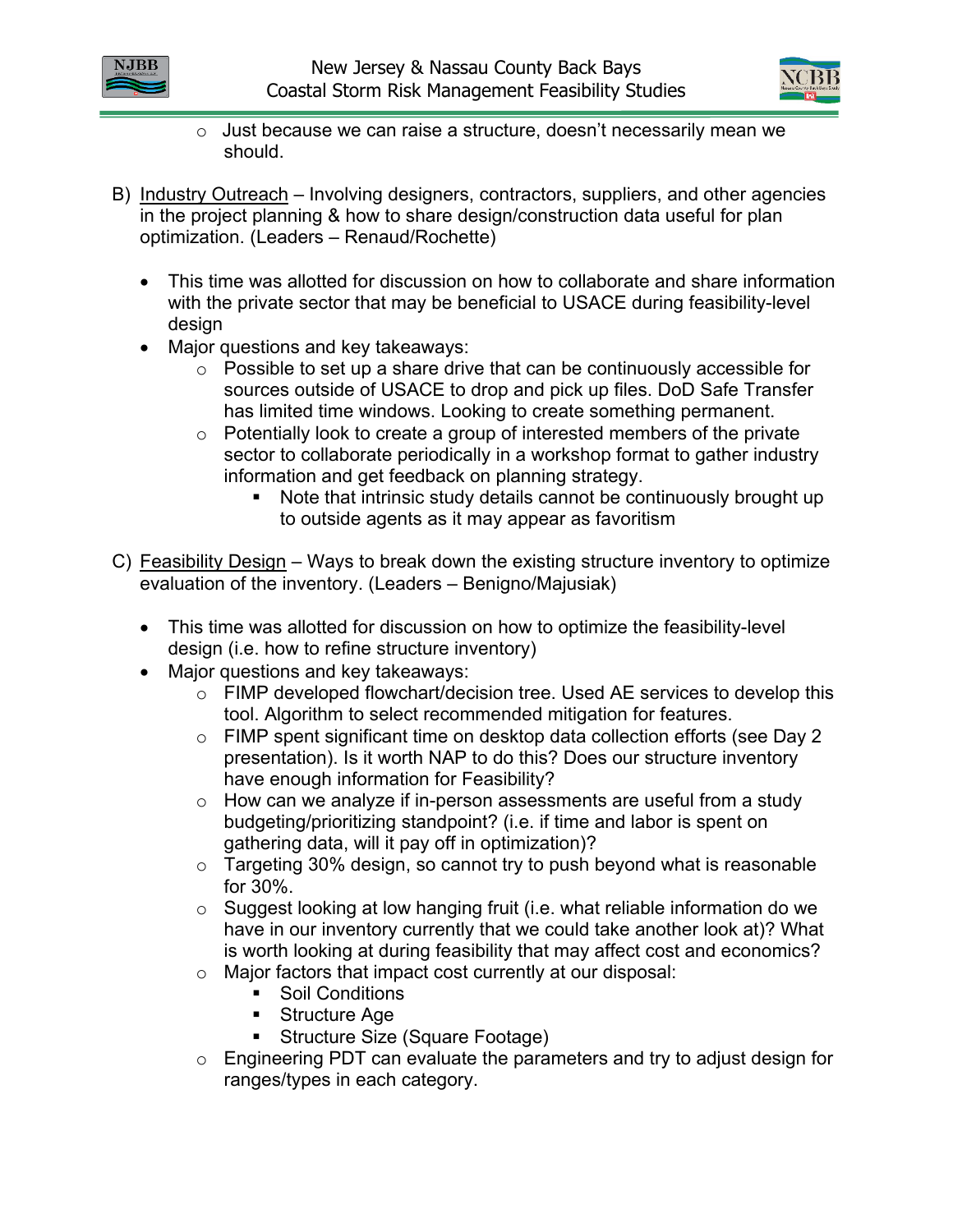



- o Optimization will require input and file sharing from the industry and/or development of pilot designs.
- o A decision tree/flowchart is possible to begin development during feasibility but would be completed during PED phase like the FIMP project.
- o Pre-1930's structures are very costly to raise. Issues with shared-masonry walls (party walls).
- D) Cost Refinement How to utilize regional industry information to refine parametric costs. (Leaders – Sanderson)
	- This portion of time was meant to discuss ongoing work NNC is doing to refine parametric costs for nonstructural solutions.
	- NCBB Cost Estimator was unable to attend but Scott discussed/asked the question how do we go about buying down risk of our cost estimate?
		- $\circ$  What items can we look at within our inventory/add to our inventory data set to enhance analyses?
		- o What will be impactful for the purposes of cost estimating?
		- $\circ$  When we do optimize, there is a risk new costs will increase the current overall plan costs. How do we handle that with economics? Could it impact or help inform the plan implementation strategy?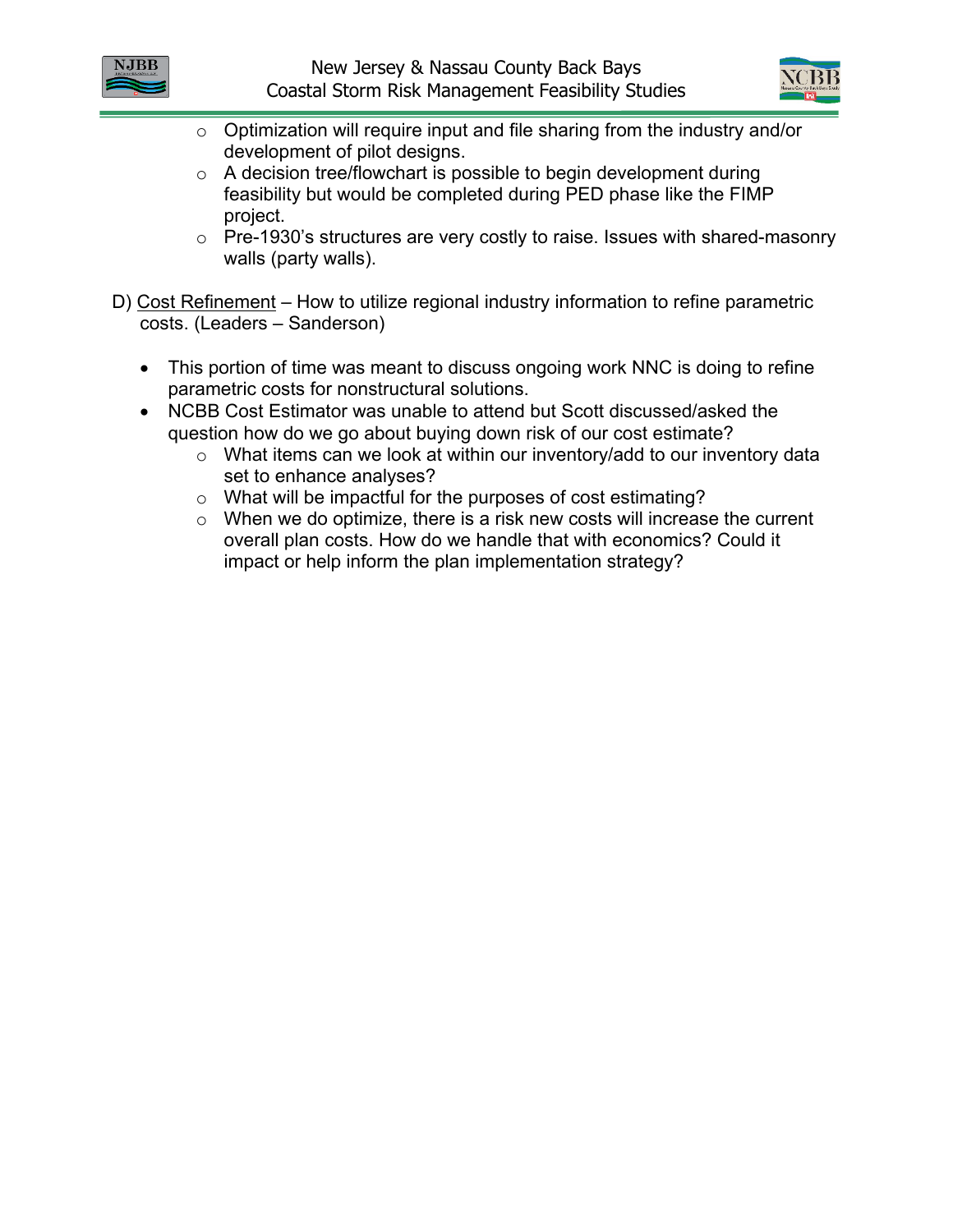



# –––––––––––––––––**DAY 2**–––––––––––––––––

*Recap of Day 1* J.Smith/S.Sanderson, NAP

- This time was allotted to revisit topics of discussion from Day 1 and prepare attendees for Day 2.
- Topics revisited:
	- $\circ$  Importance of structure parameters such as foundation type that have significant impact on cost.
	- o 3 metrics to evaluate in optimization:
		- **Soil condition, Square Footage, Year Built**
	- o Flowchart used to determine raising procedure produced in SAS (info gathered) and converted to Python (analyzed).
	- o Types of Flood Proofing methods and other nonstructural solutions that will be necessary for structures that cannot be elevated.
	- $\circ$  How buyouts/property acquisition is handled in NJ and how it may be applied to NAP studies.
	- o Lessons learned from FIMP, RREM and LMI
	- o Great thought-provoking discussion at the end of the day.

#### *GIS Mapping Capabilities & Ongoing Study Efforts* Rourke/Long, NAP

- How we use GIS
	- o Not just a map! Also does data analysis, data visualization, helps teams collaborate.
- Coastal Texas Story Map
	- o Created during COVID to assist in townhall style meetings
	- $\circ$  Story map is a tool to illustrate the future with project conditions
		- Uses fact sheets, renderings, videos, polls, mapping tools, etc. to tell the project story
		- Mapping tools can be very useful in conveying information to the user

Helpful Links <https://coastal-texas-hub-usace-swg.hub.arcgis.com/>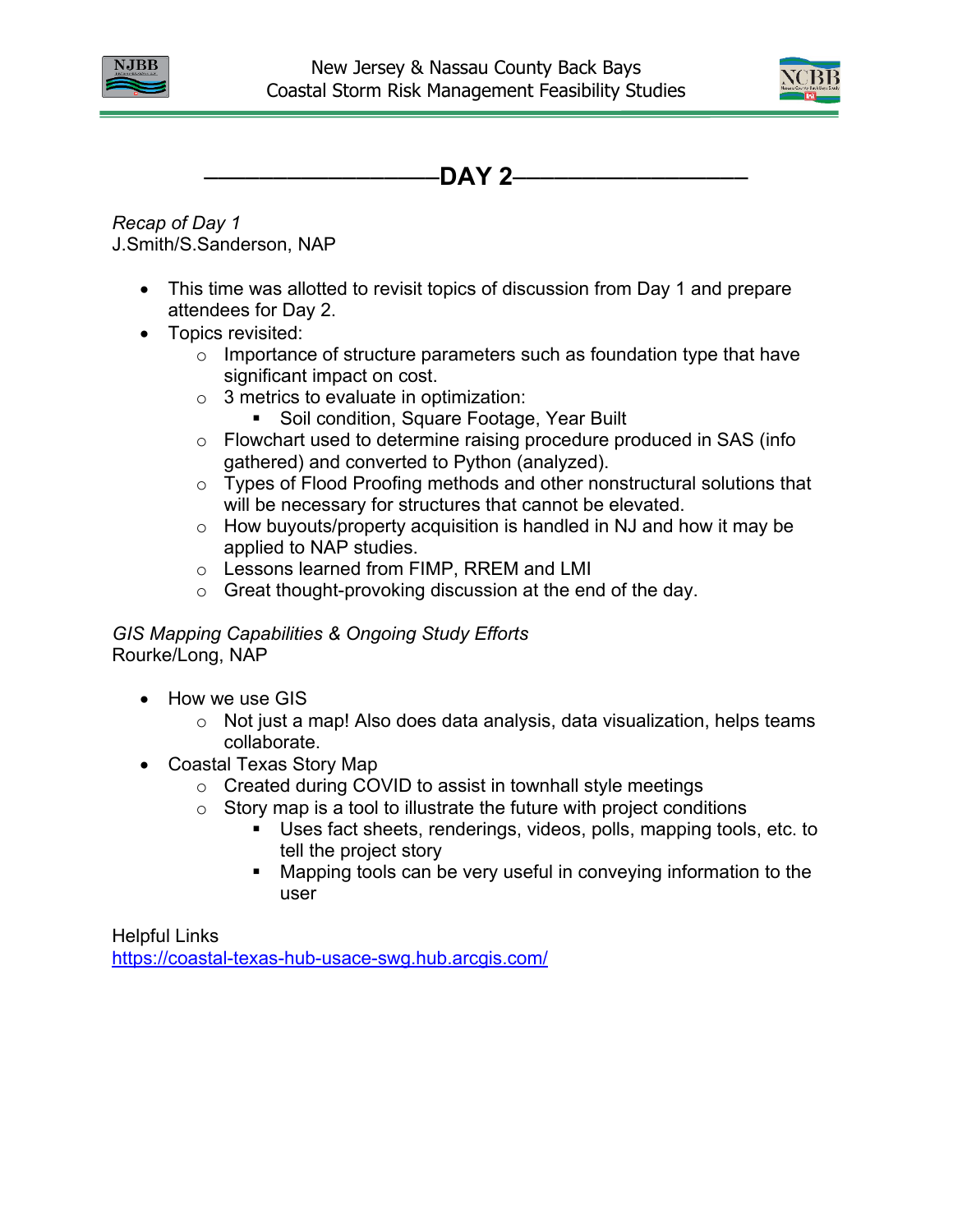



- Question/Comment (Source): Any example where folks in and out of government can get different types of maps tied together?
	- o Response 1: AGOL and ArcGIS are online sources that provide this.
	- o Response 2: NJDEP mentioned that they are currently working on a decision support tool that is essentially a story map. NJDEP would be interested in sharing that with NAP GIS for collaboration purposes.
- Question/Comment (Source): Information added to this is limitless. FEMA zones, soil classifications, etc. can be added. Is it possible to zoom in on towns and see stats based on what is available in the database?
	- $\circ$  Response 1: Yes, but depends what you want to be generated and what we want the user to see.
- Key Takeaways
	- $\circ$  GIS is a powerful tool.
	- $\circ$  The Story Map is a great way to communicate the plan to interested parties.
	- $\circ$  NAP has started a story map for NJBB study but needs guidance from PDT on what content to add and may need appropriate data for mapping displays.
	- $\circ$  The team would definitely like to develop this tool during feasibility-level design.

# *GIS Mapping Completed for FIMP study* Matt Davis, NAN

- FIMP Data Collection & Mapping Efforts
	- o Phased process: data collection, refinement & display
	- $\circ$  Data collection (field): 2 cars at a time, survey lasted 1-2 days at a time
		- 5 people per car
		- Anything that looked out of place take pictures of
	- o Desktop Analyses occurred over a long period. At one point about 12 employees were utilized to collect data.
	- o FFEs were collected through Google Earth. Counted steps to evaluate FFE. Average step about 7".
- Improvements for next time
	- o Don't rely on tax parcels, data is different everywhere
	- o Collect more data on basement types
- Question/Comment (Source): What was your thought process on what was targeted during field data collection?
	- $\circ$  Response 1: It was entirely up to the field staff on what they photographed.
- Question/Comment (Source): Did you provide advanced notice?
	- o Response 1: Yes, we sent out letters giving notice that data collectors would be in their neighborhood.
	- o Response 2: if homeowner got aggressive leave for own safety.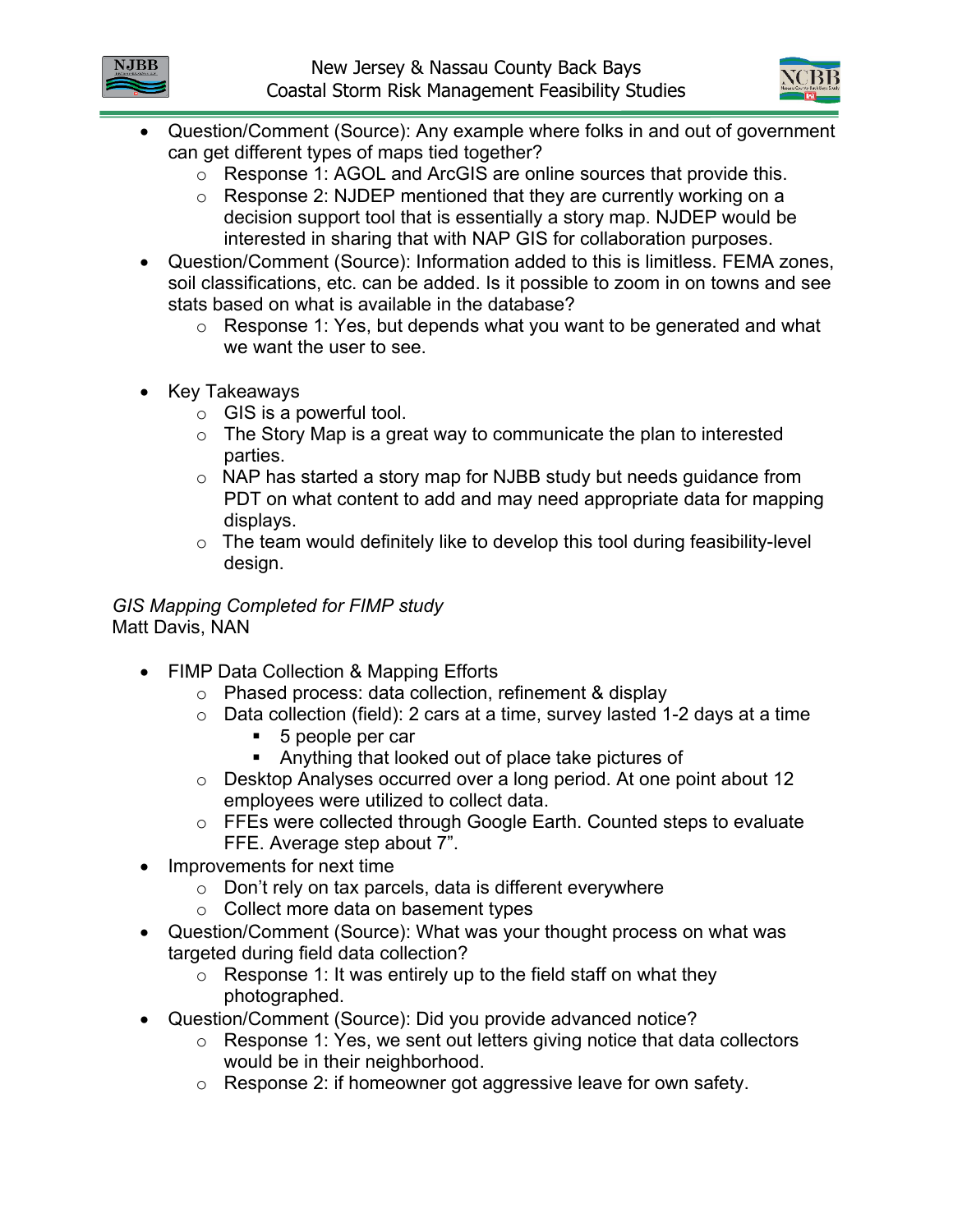



- Key Takeaways
	- o Lengthy and time-consuming process to collect data for structures. Great for use in evaluation, but data collected still does not encompass entire picture.
	- o Requires a lot of manpower that NAP will not have.
	- $\circ$  Created very nice dashboard of information on the structure inventory that has been very helpful to the planning team in determining implementation strategy.

*Developing First Floor Elevation Data for Coastal Resilience Planning* A.Gordon/B.McFarlane – Hampton Roads Planning District Commission

- $\bullet$  1<sup>st</sup> floor elevation data collection
	- o Inform flooding vulnerability assessment, support, evaluating flood mitigation options, add necessary data gap in Hampton Roads, VA
	- o Project Goals: Data products, methodology, analysis and coordination
		- See Figure below for hierarchy of important parameters:

Foundation Type **DEM Value** Year Built<br>Diff in Grade Flood Zone Assessed Value

- Phases of the project
	- o Phase 1 Elevation certificates -> HRGEO.org
		- Roughly 6,000 elevation certs digitized as of December
	- $\circ$  Phase 2 FFE elevations applied in flood vulnerable areas
	- o Phase 3 Expanded across Hampton Roads, VA
	- o Phase 1-3 occurred between Feb 2019 and Nov 2020
- Study undertaken for coastal resiliency planning
- Also utilized for flood insurance rate determinations

#### Helpful Links

https://www.hrpdcva.gov/uploads/docs/07A Attachment Developing First Floor Elevat [ion\\_Data\\_for\\_Coastal\\_Resilience\\_Planning\\_in\\_Hampton\\_Roads\\_HRPDC.pdf](https://www.hrpdcva.gov/uploads/docs/07A_Attachment_Developing_First_Floor_Elevation_Data_for_Coastal_Resilience_Planning_in_Hampton_Roads_HRPDC.pdf) <https://www.hrgeo.org/apps/fc5b5ff1b9564f6a82dd2c7a2c5a0b94/explore>

- Question/Comment (Source): Assume uniform height for stairs?
	- o Response 1: Yes, assumed uniform height for stairs (7 inches).
- Question/Comment (Source): How much manpower did it take to manually scan homeowner certs into computer system?
	- o Response 1: 2-3 minutes per cert.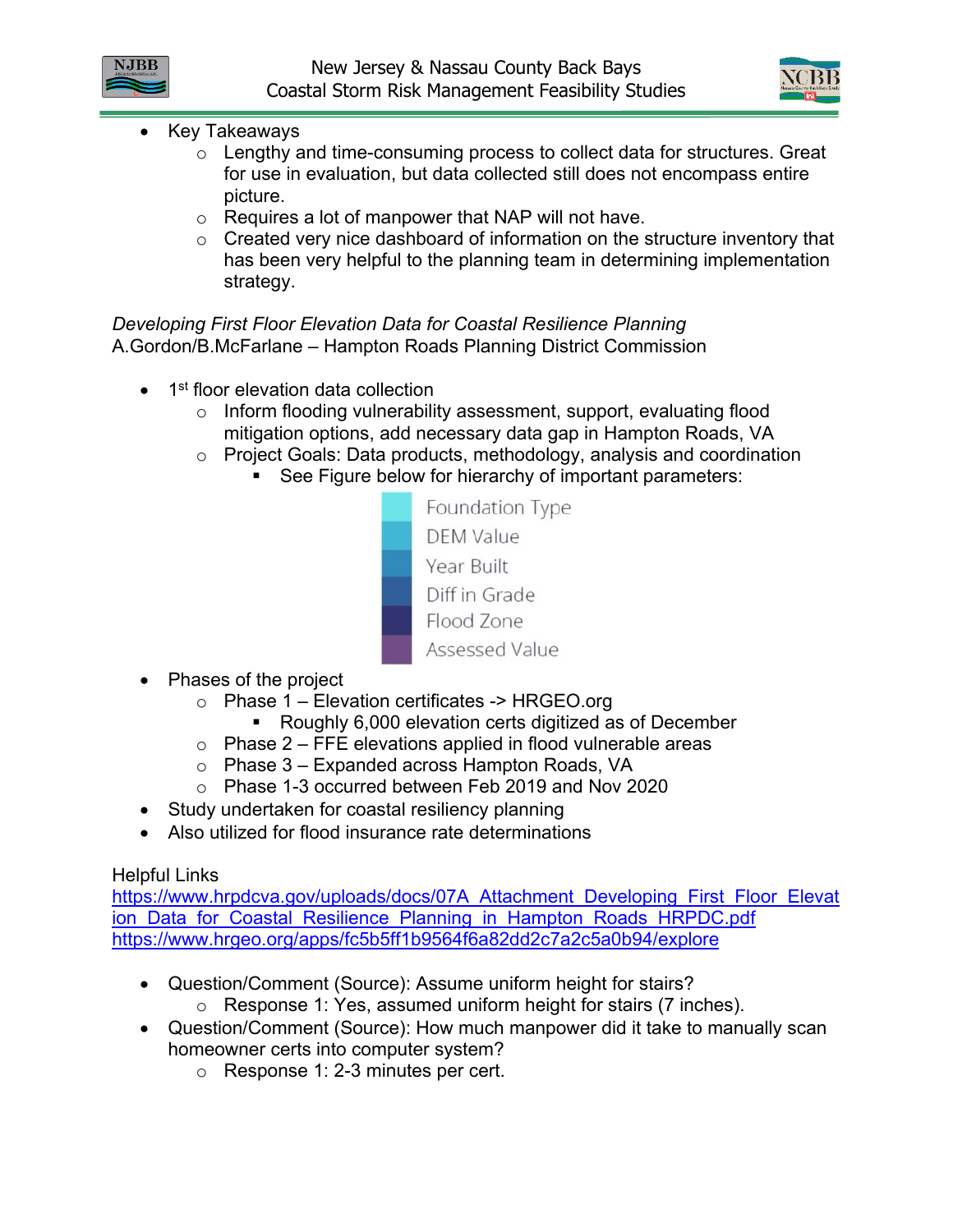



- o Response 2: Frontrunner has a system that will do the scanning but not always accurate. Found that it was more economical to manually input data.
- Question/Comment (Source): Did the elevation certs include BFE?
	- o Response 1: They did not.
- Key Takeaways
	- o Elevation certificates for most communities are not digitized.
	- o Takes significant effort to make this data digital. In this case several years of work and approximately \$100k of funding each year.
	- $\circ$  This may be the type of initiative local interagency groups may need to push.

#### *Rutgers/NJ OEM Lidar Collection Efforts*

Presentation on Rutgers efforts to develop Lidar coverage for NJ & How USACE can use this data

Jie Gong, Rutgers

- Geospatial mapping & disaster reconnaissance
	- o Collect survey grade mobile (LIDAR) via digital images along 500-year flood plain
	- o Provides digital modeling for floods, hurricanes, and projections
	- o Roughly 9k miles traversed
	- o Generate DEMs of collected areas
	- o Will provide significant database of existing structure information for NJOEM and other partnering agencies once completed
- Question/Comment (Source): Is data open for public use?
	- o Response 1: No, database is not available or accurate enough yet. At some point though a user will be able to extract information such as FFE data.
- Question/Comment (Source): Have the areas in the NAP studies been captured in this data collection effort?
	- o Response 1: Yes, and in some cases, they have been mapped out twice.
- Question/Comment (Source): How long to map neighborhoods?
	- o Response 1: About to 80-120 miles per day can be done. So approximately 2-3 hours per community.
- Key Takeaways
	- o Very robust data collection program.
	- o Several key structure parameters being collected in this dataset.
	- o Data may not be available for use during feasibility-level design. Will have to coordinate with NJOEM & Rutgers in the future for use of data.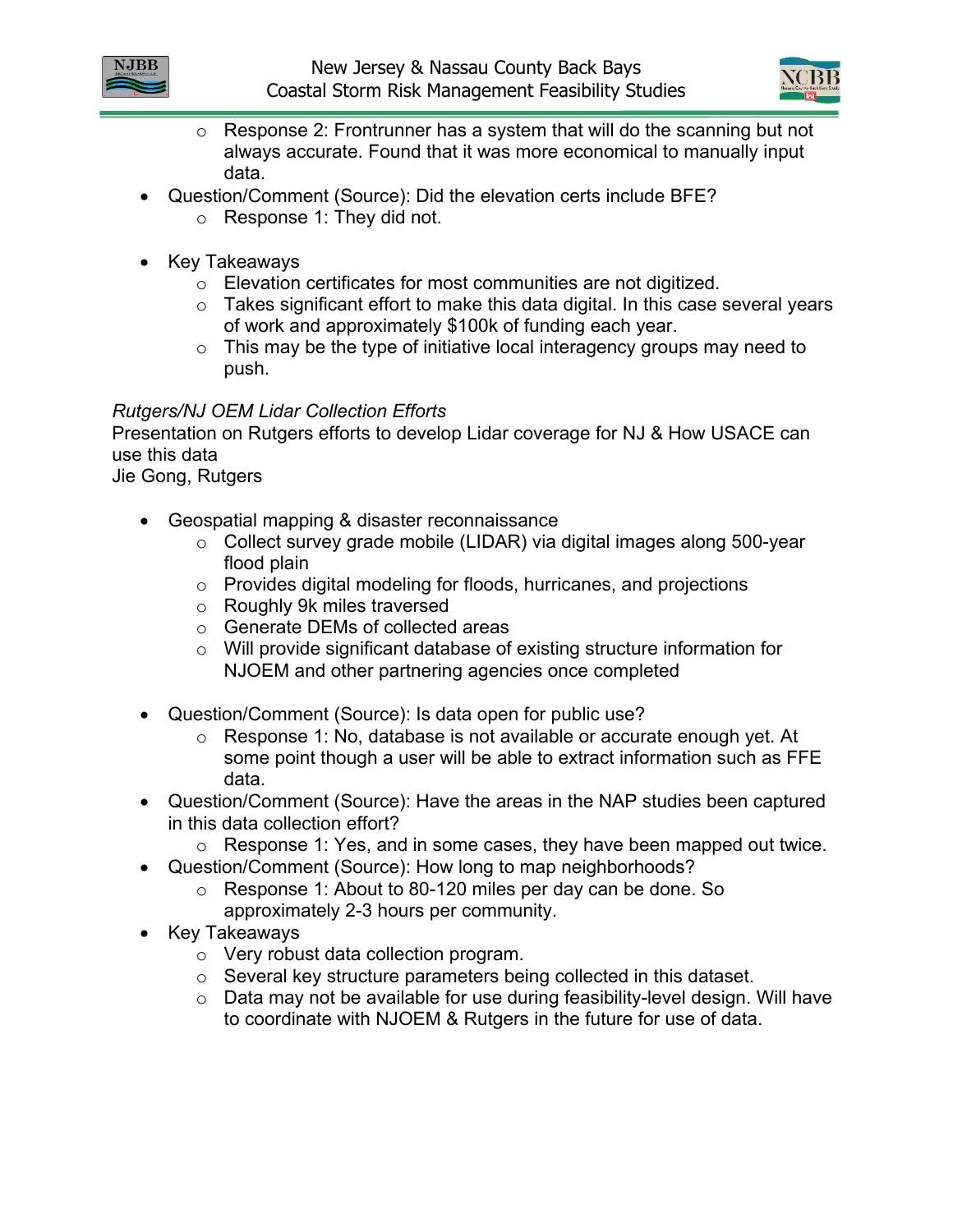



*First Floor Elevation Data & AI Property Analytics* Shelly Klose, True Flood Risk

- Patented AI driven climate & property risk management platform
	- $\circ$  Covers 250 M properties globally
	- o Properties globally include:
		- 1<sup>st</sup> floor height/lowest floor elevation, 3-day weather tracking, property values at risk, flash and river flooding simulations
	- $\circ$  Generates instant flood risk report for each property and visualization tools including optimal strategies for flood risk mitigation (e.g. parametric, indemnity insurance, house raising, fill in basements, raise HVAC)
	- o Default platform setting combines proprietary first floor height (FFH) estimate with USGS ground elevation to estimate first floor elevation (FFE)

Helpful Links

[https://www.youtube.com/embed/DMknnR8bz4M](blockedhttps://www.youtube.com/embed/DMknnR8bz4M) [https://truefloodrisk.com/#/](blockedhttps://truefloodrisk.com/#/)

- Question/Comment (Source): Can flood reports be generated for the NY/NJ area?
	- $\circ$  Response 1: Yes. We have roughly 85% coverage in the communities there, and in some cases higher to full coverage
- Question/Comment (Source): Cost per property?
	- o Response 1: \$1.00 per property, about \$10,000 per community
- Question/Comment (Source): Report elevations in NAVD88?
	- o Response 1: Yes. Can tailor data in the report generated to the customer needs and preferred data sources.
- Question/Comment (Source): How is data collected for any large-scale project?
	- o Response 1: Using licensed imagery through partners, Google streetview, independent sources or images uploaded by users
- Question/Comment (Source): Earn credit through NFIP?
	- o Response 1: No, not yet
- Question/Comment (Source): How long to create the algorithm?
	- o Response 1: 5-6 years of R&D and validation testing

Key Takeaways

- Very interesting potential data collection source.
- Could be something the studies entertain for the PED phase. Would need to consult with contracting on how to procure services.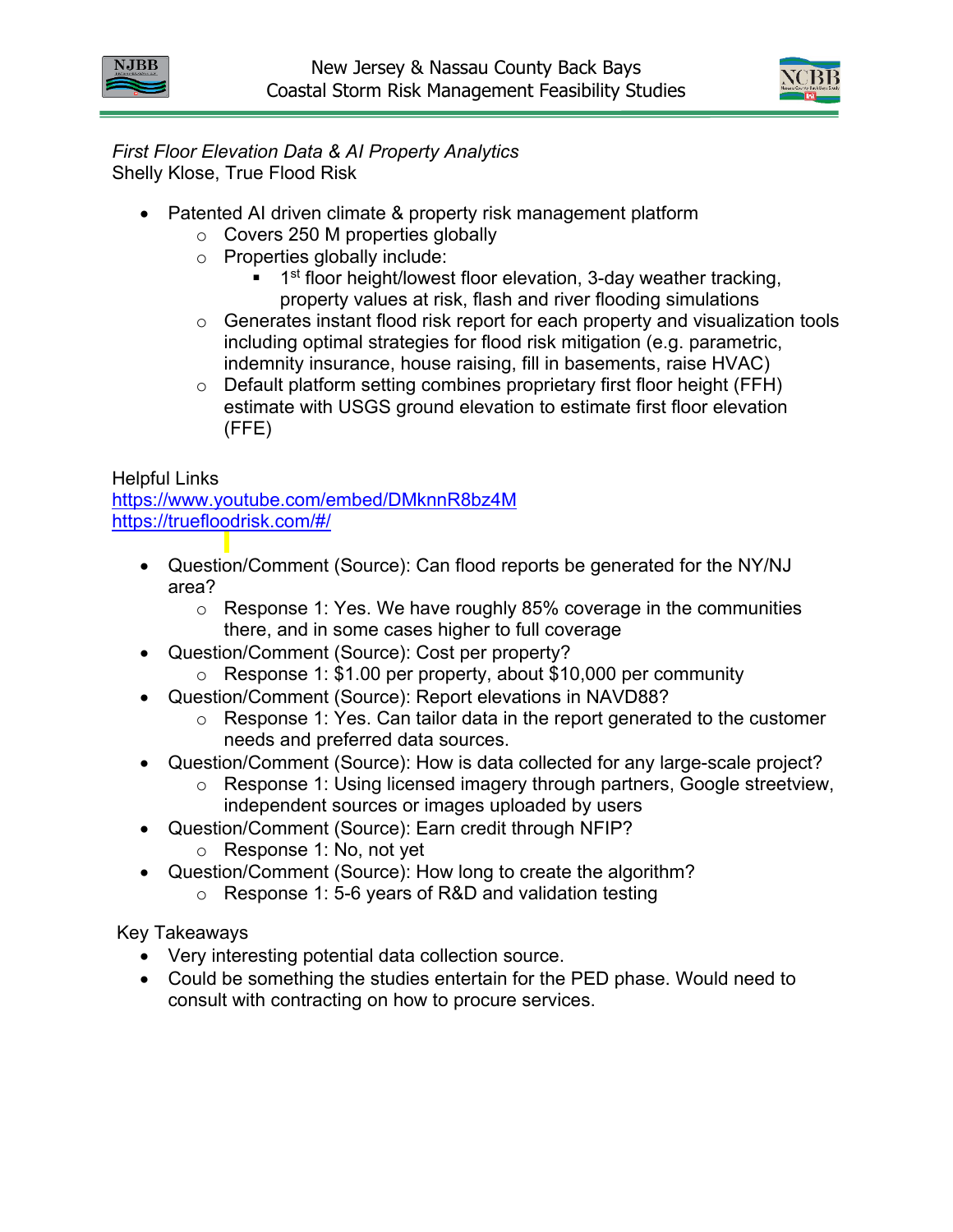

*Data Acquisition Approach* Open Discussion on Best Time/Resource Approaches for Gathering USACE-Accessible Data Leader - Renaud

## *Refining Structure Inventory*

Open discussion on potential for categorization of sample structure investigations during feasibility study and how to utilize collected/available information and GIS methods discussed Leader(s) – Workshop Team

- This time was allotted to openly discuss the two previously mentioned topics. The goal was to have open discussion with these areas of focus after hearing the presentations in the morning session on what type of data collection methodologies and datasets are available to the team.
- Major questions and takeaways:
	- o Does NAP have the manpower to do any significant data collection efforts at this point in the study? Not likely.
	- $\circ$  Is their potential to use existing available data for the purposes of the Back Bay studies? Yes, but it is largely dependent on what the team needs and if the existing data set is up to date and comprehensive.
	- o Potentially work together with NJ to extract data from Rutgers dataset.
	- o Could use third party data source like True Flood Risk if necessary. However, all data sets have their limitations.
	- $\circ$  A risk evaluation should be done to see if it is worth to complete any additional data collection efforts during feasibility other than potentially sampling for the purposes of refining the structure inventory.
	- o Comprehensive data set may not come until PED phase when all assessments have been completed. It is likely that structure assessments during PED will have to be completed by an AE firm.

#### *Relocation from a NFS Perspective*

Presentation/Open Discussion on relocating structures, challenges associated with identifying structures for relocation and public messaging of relocation Robert VonBriel, NJDEP

- This time was allotted to openly discuss the nonstructural solution of relocation. Relocation is a small subset of the plan, but the team wanted to provide time to discuss this topic.
- Presentation is lead by the NFS to give their perspective on the concerns with relocations.
- Relocation concerns
	- o Extremely difficult to discern if relocation is the best option.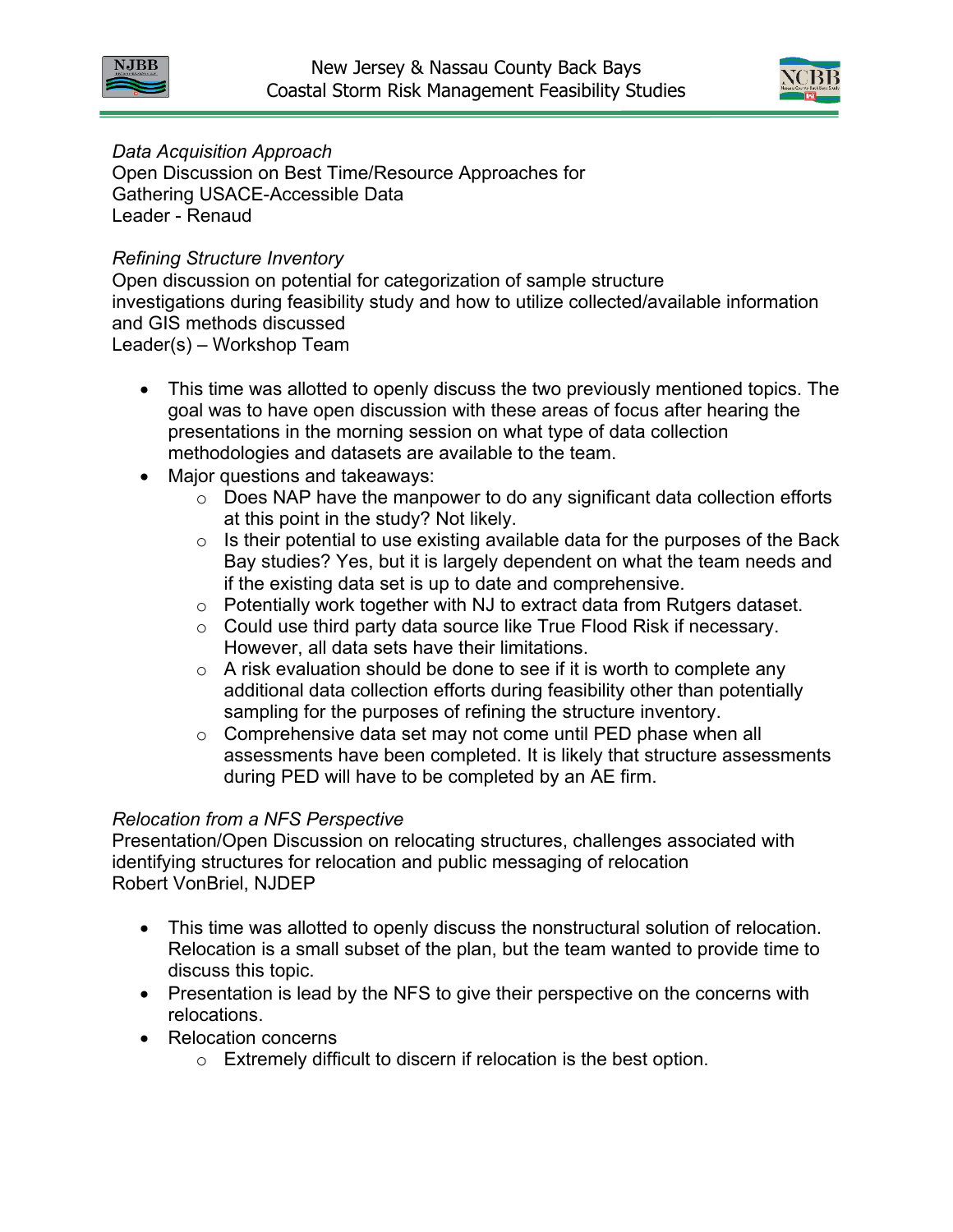



- o Will need major consultation with State Historic Preservation Office (SHPO) and potentially federal resource agencies if the structure is historic.
- o Real Estate availability will be a concern (i.e. need to have a place to put the relocated structure).
- o More to be discussed/fleshed out during PED. For feasibility any property associated with relocation will remain at low level of design.
- $\circ$  Difficulty in actually performing the relocation (i.e. roadway navigation, clearances, utility relocations, etc.).
- o Surprisingly, NJ does have ongoing relocation projects. SJ Hauck stated they perform about 20 relocations a year between NY & NJ. Most of that is moving properties from the Back Bays further inland.
- Key Takeaways
	- o Most likely will only be considered for historic properties.
	- o Will require immense coordination and consideration prior to choosing relocation as solution.
	- $\circ$  Such a small portion of the selected structures that would potentially be eligible for relocation. Not worth further exploring till PED phase.
	- o NAP could talk to an archaeologist during feasibility to at least start to put together a relocation determination action plan (i.e., if the structure is historic, who needs to be coordinated with).

# *Elevation Phasing & Insurance Penetration*

Presentation/Open Discussion on Nonstructural solution impacts on flood insurance, suggested elevation phasing per SHMP requirements Chris Testa, NJOEM

- Program to help people who have been affected by natural disaster
	- $\circ$  Target to help people with insurance, will help uninsured
	- o Rewards having insurance
- Repetitive Loss vs. Sever Repetitive Loss
	- $\circ$  RL (90%) vs. SRL (100%)
	- o ICC comes in to play with elevated structures
- Question/Comment (Source): Elaborate on parameters of ICC?
	- o Response 1: Increased cost of compliance additional \$30,000 rider to get into compliance improvements or restoration
- Key Takeaways
	- o SHMP Rules should be considered during plan formulation
	- o NAP Studies could have significant impact on insurance rates
	- $\circ$  Continue conversation with NJOEM as study progresses to ensure that these items are being considered

#### *Executing Elevation Program - NY*

The Challenges of administering a home elevation program in NY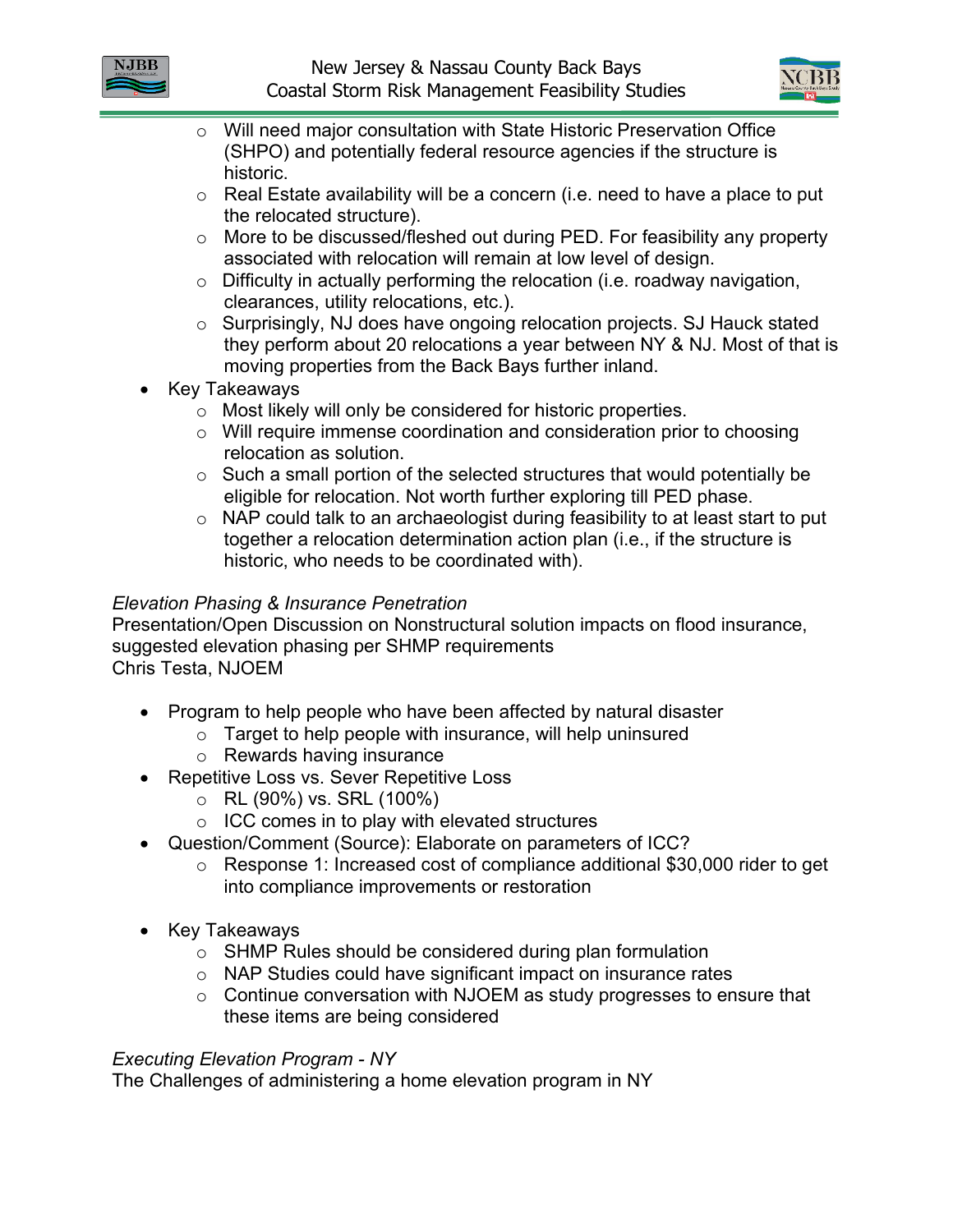



#### Paul Lozito, GOSR

- Program that allows money to quickly flow to homeowners who are elevating
	- $\circ$  Steps setup, operations, damage assessment, contracting, change orders
	- $\circ$  Challenges poor structure conditions, confined lot size, limited contractors, contractor fraud, verifying costs
	- o Approximately 3k structures elevated by the program
	- o Common environmental hazards encountered were lead and asbestos. Homeowner would have to hire hazardous waste specialist or LSRP for remediation. Not retained by GOSR.

#### Helpful Links

<https://stormrecovery.ny.gov/> <https://stormrecovery.ny.gov/nyrcr/final-plans>

- Question/Comment (Source): Is putting onus on homeowner's best way to go?
	- o Response 1: Properties belong to owners not the government, along with the reducing liability greatly for government
- Question/Comment (Source): Timeline for elevation process?
	- o Response 1: roughly 12 months

## *Path Forward & Responsibilities*

Open discussion to brainstorm ideas that NAP can use to optimize the Nonstructural plan and help develop a flowchart to path from ADM to PED phase using all information presented and discussed.

- This time was allotted for discussion on planning strategies and community messaging.
- Major questions and key takeaways:
	- $\circ$  NAP PM: What is driving our uncertainty at this point and how can we buy down the risk associated with it?
	- $\circ$  Is there 80% participation required for the nonstructural plan to be implemented? NAP stated that there is no minimum required at this time but needs to be fleshed out going forward.
	- $\circ$  USACE risk is mitigated by overinclusion of participation (i.e. using the 80% rate).
		- **Include costs with higher participation, then if more homeowners** don't wish to participate, the actual costs are lower than estimated. Higher risk for USACE would be using a lower participation rate.
		- If estimate is blown then would need to go back to Congress for more \$.
	- o Will homeowners be able to get reimbursed for relocation costs?
	- $\circ$  Buyout is written that it's a mandatory nonvoluntary program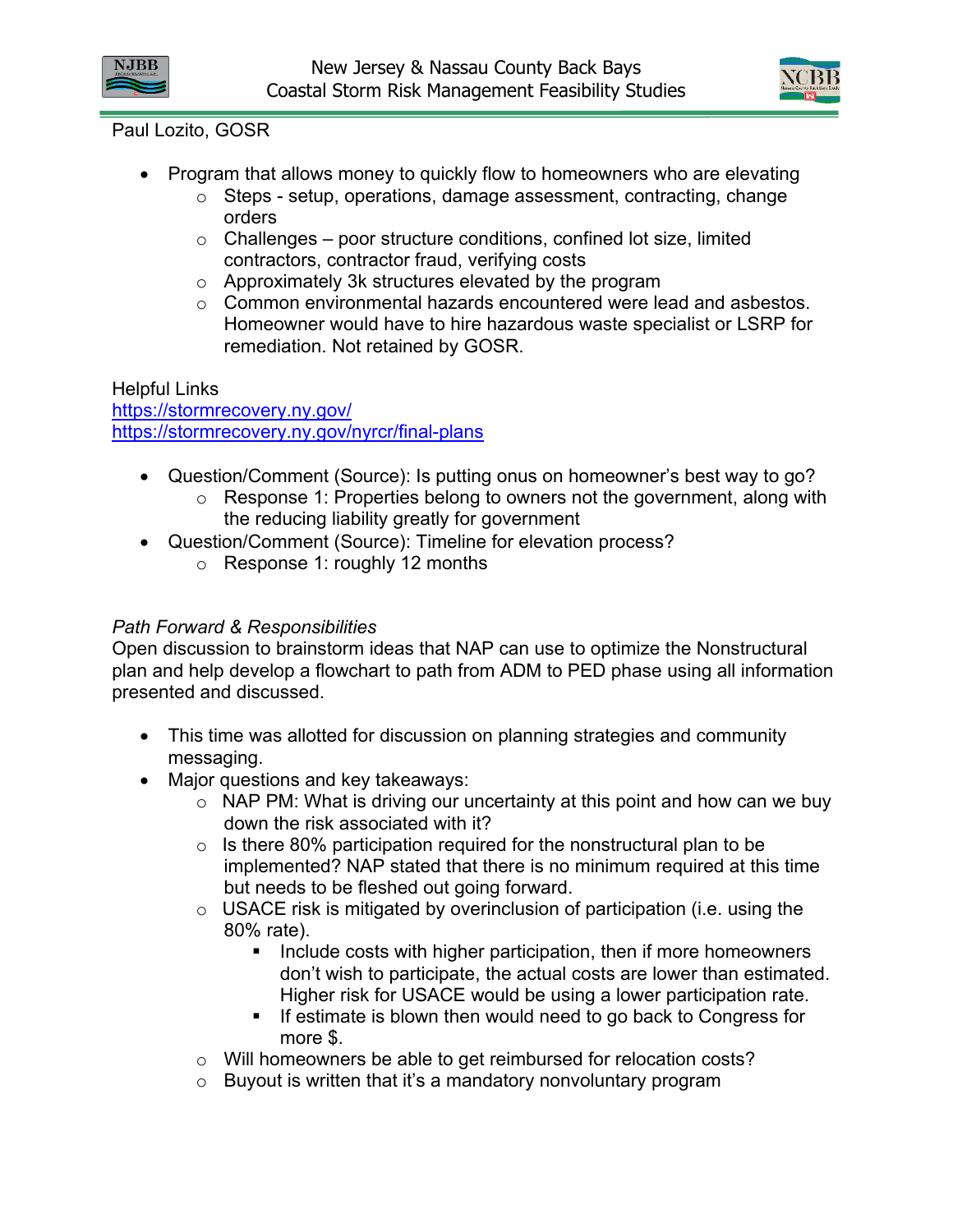



- Is that required? Wouldn't USACE rather have voluntary rather than involuntary?
- Preston the crux of this is that USACE won't make decisions in a vacuum to a point of were saying acquisition…rather than elevation…there is some threshold that leads to that…so if not viable…. point would be to go to no action rather than elevation for some reason….
- o FEMA and SBA loans area going to cover a large area
- o Under the states upcoming regulation reform package attempting to increase the required freeboard above BFE for new FFEs. NJ stated 5 feet for conversation's sake.
	- Can this be constructed too?
	- **Anything above USACE design criteria would be LPP.**
	- USACE target elevation will be optimized during PED.
- o Fed policy to align diff methods and econ methods to also include cost per
- $\circ$  12 ft feasibility #...sensitivity how important to look at that elevation...
- $\circ$  Are 2<sup>nd</sup> homes eligible? TSP Report states that they may not be.
	- **If so, this could greatly change the number of eligible structures**

# - **END OF NOTES -**

# **Sponsor Questions**

Below is a concise list of sponsor questions that must be answered in the timeframe between post-Nonstructural Workshop and ADM Meeting:

- 1) Does the Construction Contract for nonstructural solution need to be between USACE and Contractor or can it be between Owner and Contractor?
- 2) Can USACE fund temporary relocation for tenants and homeowners or must USACE follow the Uniform Relocation Act (URA)?
- 3) Would USACE only be able to fund elevation up to the Base Flood Elevation (BFE) and the NFS would be fully responsible for the additional cost associated with the state/local freeboard requirements?
- 4) Can betterments be completed parallel by the homeowner with the contractor during construction?
- 5) Are detached garages eligible for elevation?
- 6) Are secondary residences eligible for elevation?

Note: DEP referenced example of Franklin, TN elevation project being conducted by USACE Nashville District.

# **Due Out Tasks**

A) NAP Planning to investigate clear answers on NFS questions listed above and any others discussed during the workshop.